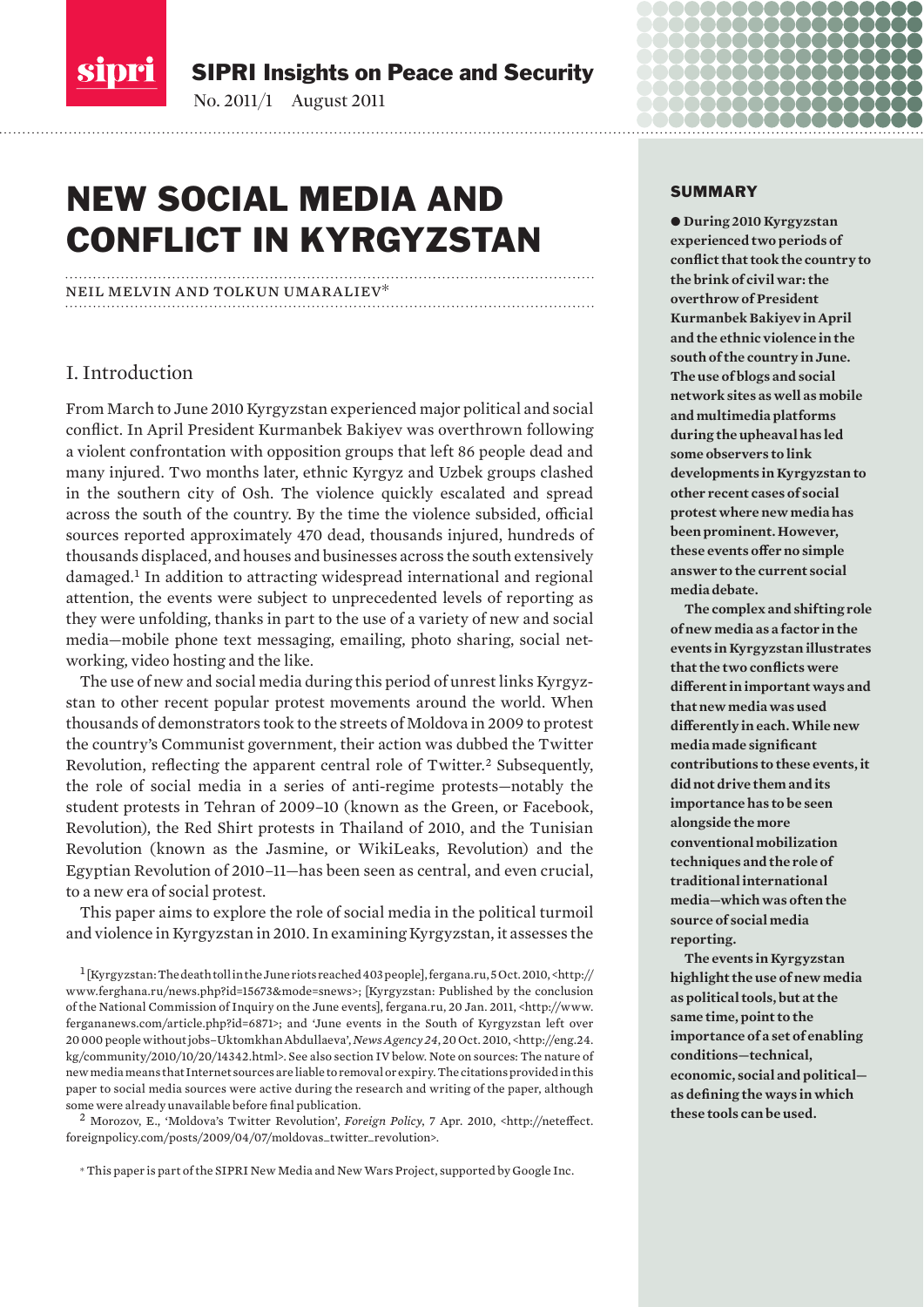00000000000000

significance of new and social media to the unrest in the light of the broader debate about the impact of such media on processes of political change. Sec-

*Kyrgyzstan's media has been subject to significant efforts by the government to control the content and direction of reporting*

tion II of this paper first provides background information on Kyrgyzstan's media climate, telecommunication infrastructure and user demographics and then summarizes the development of new media in Kyrgyzstan during 2009. Sections III and IV look at two distinct, but interrelated, violent confrontations that broke out in March–April and May–June of 2010, respectively, and examine the role of social media at

various stages within the conflicts. Section V briefly looks at new media in the post-conflict period, and section VI offers conclusions.

# II. Telecommunications, media and politics

## **Telecommunications infrastructure and user demographics**

Mass media in Kyrgyzstan has enjoyed relative freedom when compared to other Central Asian countries.<sup>3</sup> After Kyrgyzstan's independence at the end of 1991, a lively civil society, often assisted by international donors, emerged. It largely supported efforts to strengthen democratic principles, including freedom of the press. It is important to note, however, that Kyrgyzstan's media has been subject to significant efforts by the government to control the content and direction of reporting.<sup>4</sup>

The ownership of media by business elites linked to the government and the use of state financing to support newspapers and television, including nominally private media, has made drawing distinctions between private and public media impossible.<sup>5</sup> Such economic influence—together with the government's control over communications licensing and health and safety inspections, which can be used to intimidate or close media, and the capacity to enforce censorship—provides the government with powerful means to shape the information environment in the country.

In these conditions, as early as the turn of the 21st century, people in Kyrgyzstan were looking to the Internet as a means to counter the failings of the mainstream media in providing the population with information and analysis.<sup>6</sup> But access to new forms of electronic media came only

<sup>3</sup> For the purposes of this paper, 'traditional' or 'conventional' media refers to established communication mediums such as print newspaper as well as broadcast radio and television, which may also be referred to as 'electronic media' reflecting local usage. 'New' media refers both to wired (fixed) and wireless (mobile) digital telecommunication technologies, namely the Internet, and its related devices (e.g. feature phones and smartphones, desktop and laptop computers) and applications. Terms like 'mass', 'mainstream', 'independent', 'private', 'citizen' and 'state-run' refer, in part, to how the media content is generated. Social media is a facet of new media, referring in large part to how it is used; its hallmark is the networked exchange of both user- and third-partygenerated content—as opposed to one-way consumption.

<sup>4</sup>For a description of the evolution of Kyrgyzstan's media from the liberal environment of the early 1990s to far greater control by the state authorities by 2001 see Kulikova, S. V. and Ibraeva, G., 'History', *Development and Current Structures of Mass Media in Independent Kyrgyzstan* (Cimera: Geneva, 2001), section 3.

 $^5$  On the concentration of media ownership in Kyrgyzstan through the creation of media holding groups see Kulikova and Ibraeva (note 4), section 3.1.4.

 $6$  Toktogulova, E., 'Mass media in Kyrgyzstan has its virtual future', Central-Asian-Media-Electronic-List (CAMEL), CIMERA, no. 16 (June 2001), <http://www.cimera.org/files/camel/en/ c16e-toktogulova.pdf>.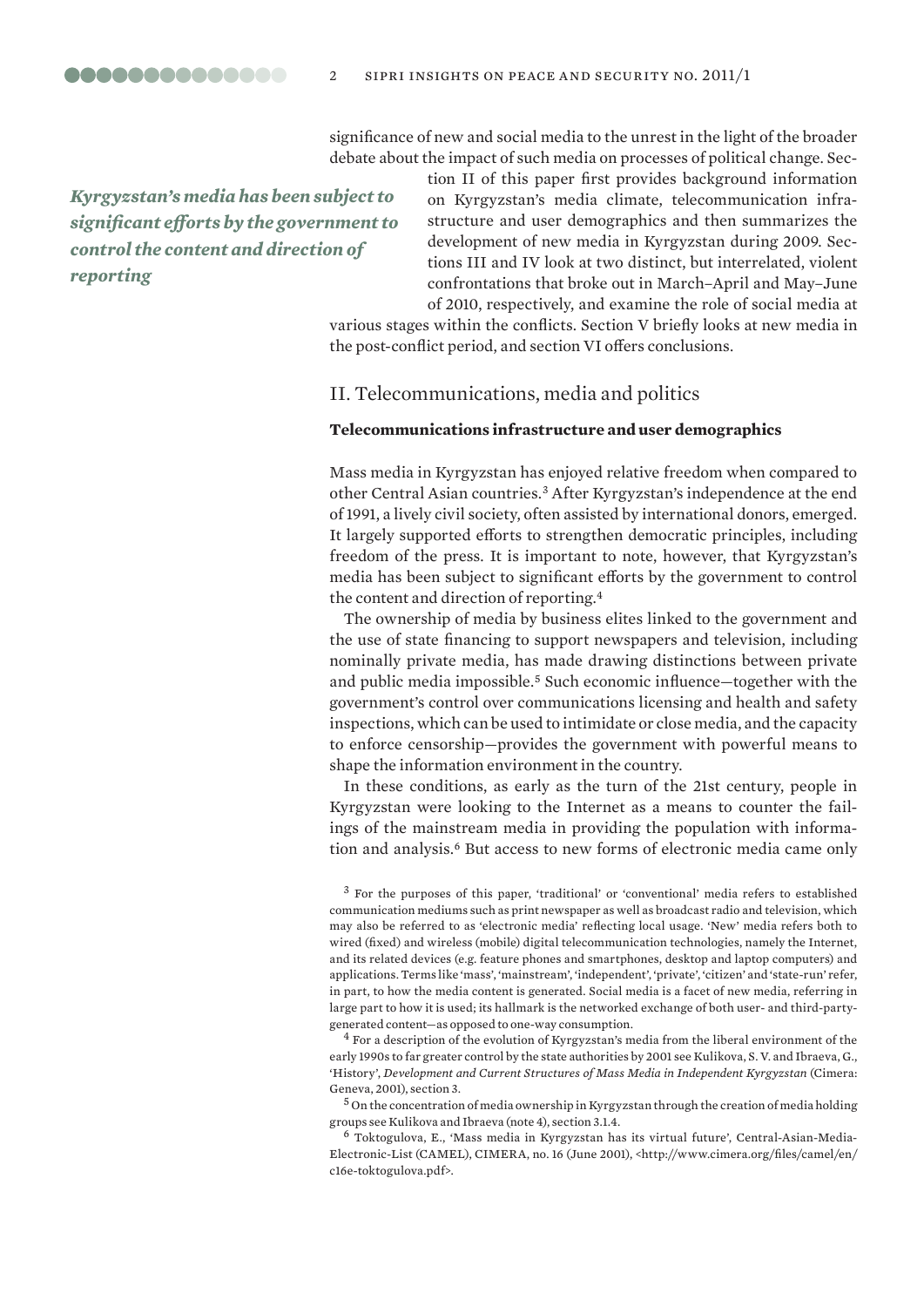slowly to Kyrgyzstan. A survey conducted in 2009 indicated that there were 760 664 Internet users in the country—in an overall population of over 5 million.<sup>7</sup> Of the total number of Internet users, 156 000, or 20.5 per cent, were mobile Internet users (i.e. accessing the Internet from a mobile device). Mobile phone use was widespread in the country—the International Telecommunication Union cites 92 per cent of the Kyrgyzstan's population as having a mobile phone subscription and 4.14 per cent (*c*. 220 836 people) as having mobile broadband, nearly 41 per cent more than in 2009.<sup>8</sup>

Internet usage in 2009 was skewed heavily towards younger generations: 40 per cent of users were aged 10–20 years old, 35 per cent were 20–30 years old and 16 per cent were 30–40 years old. At the time of the survey, Kyrgyzstan had yet to roll out any major e-government initiatives—reflecting the government's unfamiliarity with the emerging social power of the Internet which might have provided an impetus for its citizens to get online.

Internet usage was, and continues to be, a predominantly urban phenomenon. It is primarily concentrated in the capital, Bishkek, which accounts for one-sixth of the country's population but 77 per cent of its Internet users, who are mostly connected through home, work or smart phones as there are few Internet cafes.

 High-speed, wired Internet was available in the 30 largest urban centres (wherein live about 30 per cent of the population), but it was not accessible

from all homes. Elsewhere in the country access was far more rare. Osh, the second largest city in the country, and the Osh region, located in the south of Kyrgyzstan, had 10 per cent of Internet users, while the Jalalabad region,

also in the south, and the Chuy region, in the north, each had 4 per cent of users. The rest of Kyrgyzstan, with its largely rural character, had very low numbers of users.

High-speed Internet access increased substantially with the 2009 roll-out of a hybrid mobile phone network structure, supporting a second generation (2G) wireless (GPRS) network to most of the country and a 3G (CDMA) network to the larger cities.<sup>9</sup> Thus, with the development of mobile Internet in Kyrgyzstan, mobile phones increasingly became a source of information.<sup>10</sup> However,the practice of charging by downloaded volume (from \$7 to \$30 per gigabyte) made access expensive at the time that the conflicts in 2010.

<sup>7</sup>Promotank HQA, *Research of Internet Audience in Kyrgyzstan*, Report commissioned by the Civic Initiative for Internet Policy (CIIP) (CIIP: Bishkek, 2009), <http://www.gipi.kg/archives/53>. <sup>8</sup>International Telecommunication Union, <http://www.itu.int/ITU-D/icteye/DisplayCountry.

aspx?code=KYR>. <sup>9</sup> Lelik, A., Baki, A. and Nurmanbetova, Z., '3G connection will appear in Kyrgyzstan before the end of 2010', Kloop Media, n.d., <http://kloop.info/2010/10/31/3g-connection-will-appear-

in-kyrgyzstan-before-the-end-of-2010/>. 2G and 3G denote the second and third generation technologies used in wireless, digital communications. 2G is primarily limited to voice and SMS text messaging, whereas 3G application services can include, in addition to voice SMS messaging, mobile Internet access, video calls and mobile TV. According to TeleGeography's GlobalComms Database, Kyrgyzstan's GSM firms are Sky Mobile (Beeline), BiMoCom (Megacom) and Nur Telecom (O!); its CDMA-based companies Aktel (Fonex) and SoTel (Nexi); and its TDMA network operator is Katel. 'Mobile subscribers top 4.9 million, MoTC says (Kyrgyzstan)', ICT Statistics Newslog, International Telecommunication Union, 8 Feb. 2011, <http://www.itu.int/ITU-D/ict/newslog/Mobile+Subscri bers+Top+49+Million+MoTC+Says+Kyrgyzstan.aspx>.

<sup>10</sup> Apart from the social networking site namba.kg, there were very few sites formatted for smart phones with Kyrgyzstan-ccTLDs during 2010. With the Russian language dominant among Kyrgyzstan's websites, there were fewer Kyrgyz-language sites with Kyrgyzstan-ccTLDs.

*Access to new forms of electronic media came only slowly to Kyrgyzstan*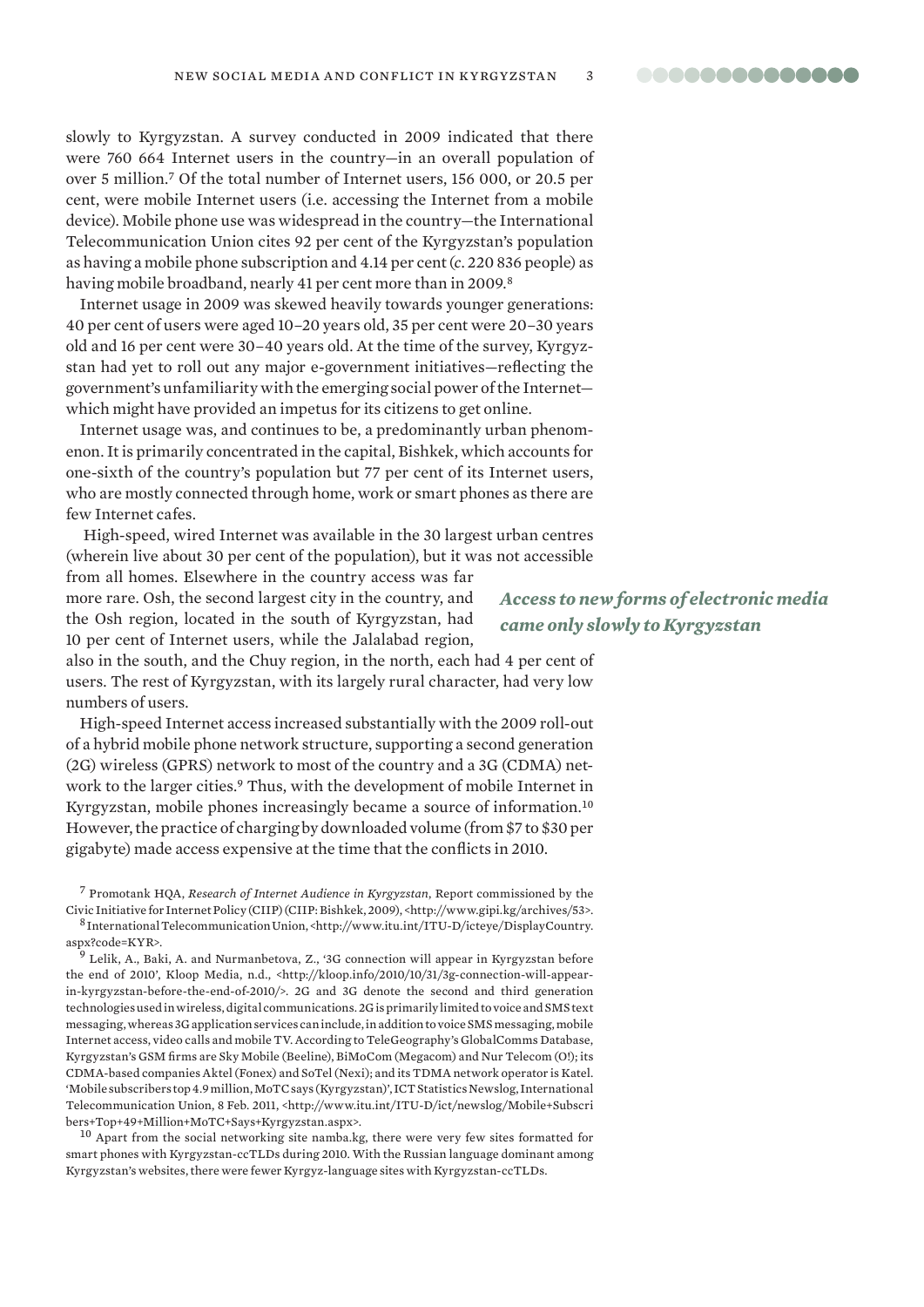Due to the sizable and growing Russian-language Internet world, Internet users in Kyrgyzstan have traditionally experienced the Internet through a Russian lens (notably, most of the sites mentioned below use the Russian language). However, a small but growing movement to service Kyrgyz speakers was developing. With approximately one '.kg' country-code top-level domain (ccTLD) per thousand inhabitants, Kyrgyzstan ranks near the bottom of the world's countries in terms of its per capita ccTLD name registrations.<sup>11</sup>

Bishkek users received their connectivity through neighbouring Kazakhstan. As a result Kyrgyzstan's users operated under Kazakhstan's Internet censorship regime, which blocked access to 2 of the 10 top blogging platforms, LiveJournal and Google's Blogspot/Blogger, from 2008.<sup>12</sup>

#### **Politics, protest and the social media leading up to the conflicts of 2010**

From the late 1990s, there was almost constant pressure from the governments of the first two post-Soviet presidents, Askar Akayev (1990–2005) and Kurmanbek Bakiyev (2005–10), to restrict the media, with repressive measures spiking during periods of turmoil.13 However, given the slow technological development and Internet penetration in the country, the traditional media was the focus of government restrictions over the past decade. As new and social media in Kyrgyzstan started to develop more actively, some parts of it quickly acquired political functions, raising questions about how to control this new source of information.<sup>14</sup>

The Tulip Revolution of 2005, which ousted President Akayev and his government, was the first political success story of new media in Kyrgyzstan, giving a strong boost to the development of new media in the country. As the confrontation between the Akayev regime and the opposition escalated in March 2005, the government started to block access to various websites, both local and foreign, that covered the activities of opposition parties or that were seen as promoting discontent. It was at this moment that Elena Skochilo, a journalist and blogger from Bishkek, began to cover the events in Bishkek with up-to-date and reliable information on her LiveJournal-based blog based at, although social media did not play a role in the events themselves.<sup>15</sup> On 24 March, opposition parties organized mass rallies in Bishkek that ended with the White House (the Kyrgyz's centre of government) being stormed, Akayev's flight from the country and the subsequent election of President Kurmanbek Bakiyev.

From this point, new media in Kyrgyzstan started to develop more quickly with an expansion of infrastructure, applications and an accelerating usage. International organizations and donors—notably the Open Society Institute

<sup>12</sup> Adam, 'LiveJournal blocked in Kazakhstan', 20 Oct. 2010, <http://www.neweurasia.net/ cross-regional-and-blogosphere/livejournal-blocked-in-kazakhstan/>.

<sup>14</sup>Online chat services were available in Kyrgyzstan from the late 1990s, e.g. Elcat, but these were largely used by small groups focusing on non-political issues.

 $11$  ccTLDs are the two-letter top-level domains especially designated for a particular country or autonomous territory to use to service their community (e.g. .uk).

<sup>13</sup>'Media controversy helps spur protests in Kyrgyzstan', EurasiaNet.org, 21 Feb. 2005, <http:// www.EurasiaNet.org/departments/civilsociety/articles/eav022205.shtml>; and Freedman, E., 'When a democratic revolution isn't democratic or revolutionary: press restraints and press freedoms after Kyrgyzstan's Tulip Revolution', *Journalism*, vol. 10, no. 6 (Dec. 2009), pp. 843–61.

<sup>15</sup>See her entry for 25 Mar. 2005 on LiveJournal, <http://morrire.livejournal.com/2005/03/24/>.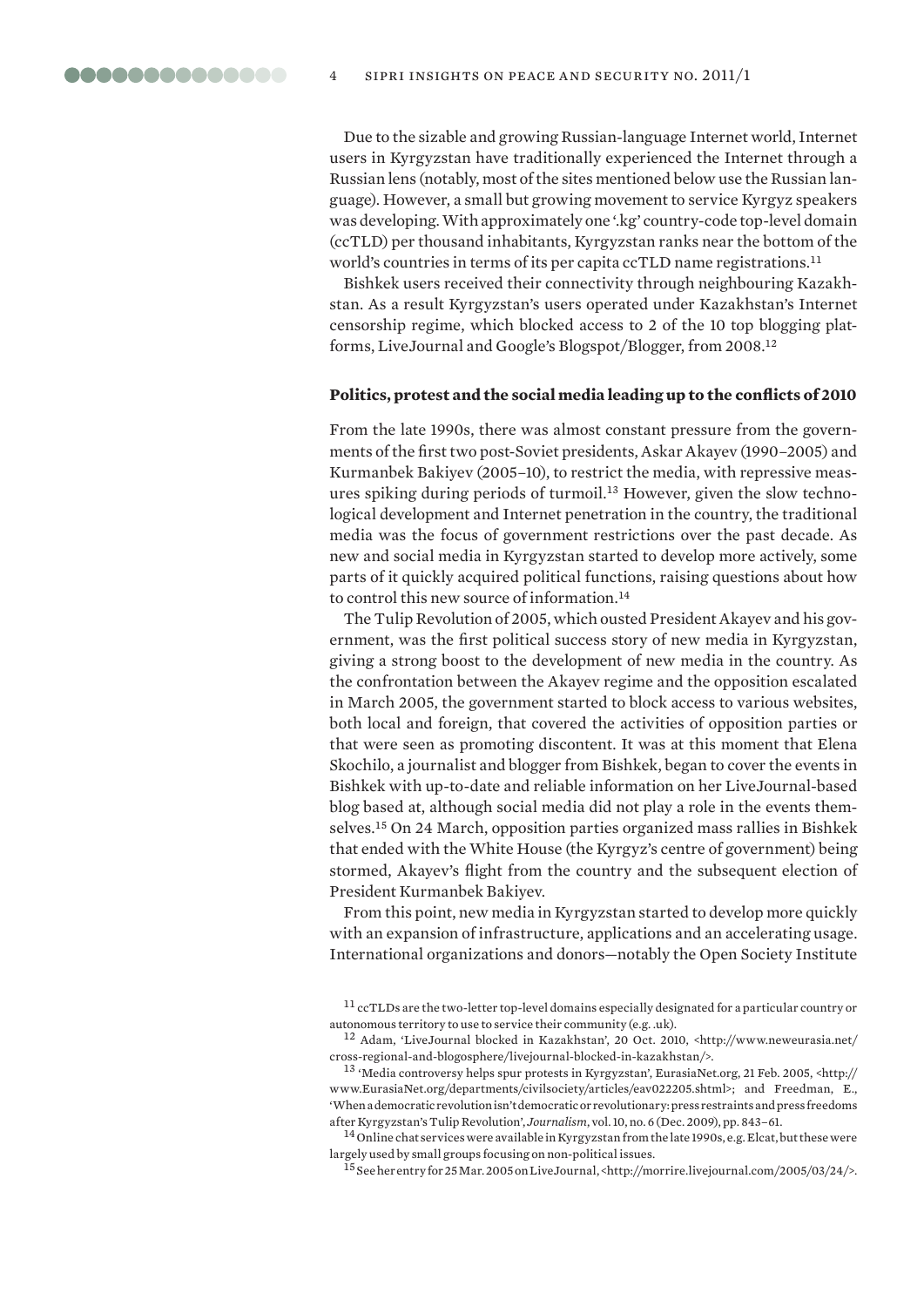and Transitions Online—funded various projects on developing citizen journalism and new media in Kyrgyzstan. One of the earliest blogging projects funded by donors was the Central Asian blogging network (neweurasia.net), which covered all five Central Asian countries—Kazakhstan, Kyrgyzstan, Tajikistan, Turkmenistan and Uzbekistan—and involved bloggers from both inside and outside the country. Uniquely, from 2006 neweurasia.net hosted blogs in English, together with Russian and other local languages.<sup>16</sup>

Kloop Media (kloop.kg), another prominent new media project, launched in 2007 with the stated mission to train young journalists in how to use new media tools to cover the events happening in their country and to create a free blogging platform. By the end of 2010 Kloop Media was reported to have about 2500 blogs, of which about 250 were active and regularly updated.<sup>17</sup>

Previously, the microblogging and social networking site Twitter had a relatively small profile in Kyrgyzstan, but from the beginning of 2010 its profile began to quickly rise, a development accelerated by the uprisings during the year.18 Facebook too had little penetration of the market in Kyrgyzstan prior to 2010, reflecting the weakness of the site in the countries of the former Soviet Union and the presence of popular local alternatives, such as Vkontakte.<sup>19</sup>

Diesel Forum**—**an administrator-moderated, member-based online news discussion forum**—**was another new media tool that had a great impact on Kyrgyzstani Internet users. In 2010 it was the most visited and commented on website in Kyrgyzstan.<sup>20</sup> Diesel Forum claimed to have 60 000 accounts and on average 2500 unique visits per day.<sup>21</sup>

By 2010, a variety of local video hosting sites had also developed. Internet service providers (ISPs) in Kyrgyzstan charged less for internal Internet

traffic (i.e. from servers based in Kyrgyzstan) than external sources (i.e. from servers outside of the country). The average price ISPs charged for 1 megabyte (MB) of internal traffic was 0.01 cents, whereas external traffic was 0.03 cents per 1 MB. While some ISPs also offered unlimited traffic tariffs (256 kilobytes/sec for \$50/month), not many people could afford them. This discouraged the use of externally

based video services like YouTube.com and RuTube.com. As internal traffic was cheap, local video services (e.g. blive.kg, video.namba.kg and bulbul.kg), whose servers were based in Kyrgyzstan, became popular.

Despite these developments, mobile social media was still in its infancy in early 2010. Nevertheless, the fast changing new and social media environment was already providing new opportunities for the sharing of information as political unrest gathered force in early 2010.

<sup>17</sup> Iskender, B., President of Kloop Media, Interview with Tolkun Umaraliev, 10 Dec. 2010.

<sup>19</sup>Bradshaw, T. and Gelles, D., 'Facebook targets China and Russia', *Financial Times*, 24 June 2010; and Trubilova, K., 'Why Facebook won't beat Russia's Vkontakte?', <http://katyatrubilova.wordpress. com/2010/07/01/why-facebook-won%E2%80%99t-beat-russia%E2%80%99s-vkontakte/>.

 $^{20}$ Makarov, S., Head of the New Media Institute (Kyrgyzstan), Interview with Tolkun Umaraliev, 15 Jan. 2011.

<sup>21</sup> Diesel Forum, <http://diesel.elcat.kg/index.php?showtopic=617547> (in Russian).

*As new and social media in Kyrgyzstan started to develop more actively, some parts of it quickly acquired political functions*

<sup>&</sup>lt;sup>16</sup> The history of the neweurasia.net blogging platform initiative is available at <http://www. neweurasia.net/history/>.

<sup>18</sup>Twitter could not be easily used on mobile phones until Aug. 2010.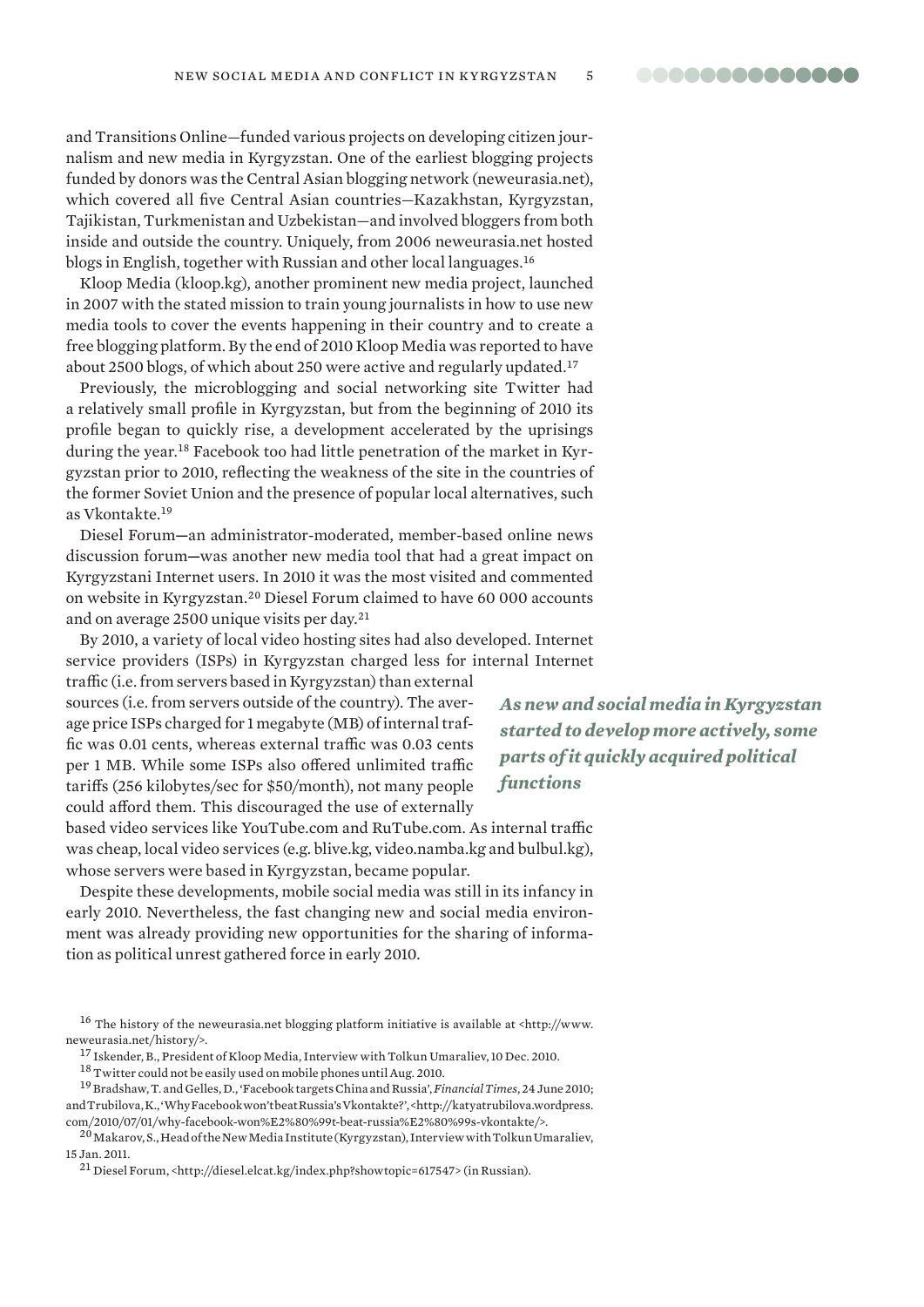# III. Political conflict breaks out in Bishkek

By March of 2010 popular disaffection with President Bakiyev's regime was growing stronger and being successfully channelled through the betterorganized opposition. Resentments about widespread corruption, notably involving the president's family and allies, were magnified by a deteriorating socio-economic situation exemplified by ongoing poverty, rising unemployment, skyrocketing utility prices, privatization of the country's energy resources and communication institutions (widely viewed as enriching the ruling elite), and a widening gap between different sectors of society.

The online community began to focus on the Bakiyev regime after Russian media alleged that the president's family was involved in major corruption, notably with Eugene Gourevich, a Russian businessman. Although these

> allegations were easily accessible on the Internet, the story was not covered by news agencies in Kyrgyzstan, which were under the influence of the Bakiyev regime.<sup>22</sup> The small online new and social media community picked up the story and played a central role in its wide dissemination. The information about the alleged links to Gourevich caused consider-

able reaction among Kyrgyzstan's Internet users when it first appeared on the Diesel Forum. Bakiyev's government is reported to have warned the Diesel administration, and the company began to close and to delete discussion threads on the topic.<sup>23</sup> The discussion then migrated to Twitter, blogs and private Skype chats.

The opportunity to discuss such issues, largely blocked in the local traditional media, seems to have helped galvanize a like minded online community, which began to share information and to discuss the wider political situation developing in the country. At this point, Twitter—which was and continues to be used primarily as a means to communicate about personal matters—began to acquire a political role.

With the traditional media not reporting on issues such as government corruption, the openness of new media to such information helped promote a sense among the online community that they were engaged in providing 'facts' as opposed to the disinformation of the official channels. In fact, reporting through new and social media has often rested on the retransmission of unsubstantiated stories and rumours, the truth of which can be hard to verify.

## **March 2010**

On 10 March Twitter users reporting on the ongoing protests in Naryn located in the north of the country and one of the poorest cities of Kyrgyzstan—started to use the hashtag #freekg to disseminate information on the demonstrations.<sup>24</sup> The local Twitter user @jazmairam2010kg provided

*On 10 March Twitter users started to use the hashtag #freekg to disseminate information on the demonstrations*

 $22$  Contributions to topic under discussion about Eugene Gourevich from different online sources, Freekg.net, <http://forum.freekg.net/index.php?topic=161.0> (in Russian).

 $23$  Discussion on ways in which Eugene Gourevich laundered money of international mafia in Kyrgyzstan, Diesel Forum, <http://diesel.elcat.kg/index.php?showtopic=3644596>.

 $^{24}$  A hashtag is a searchable naming convention to track Twitter discussion topics in real time. Due to the archive problem of Twitter, it is impossible to access the first Tweet of #freekg. However,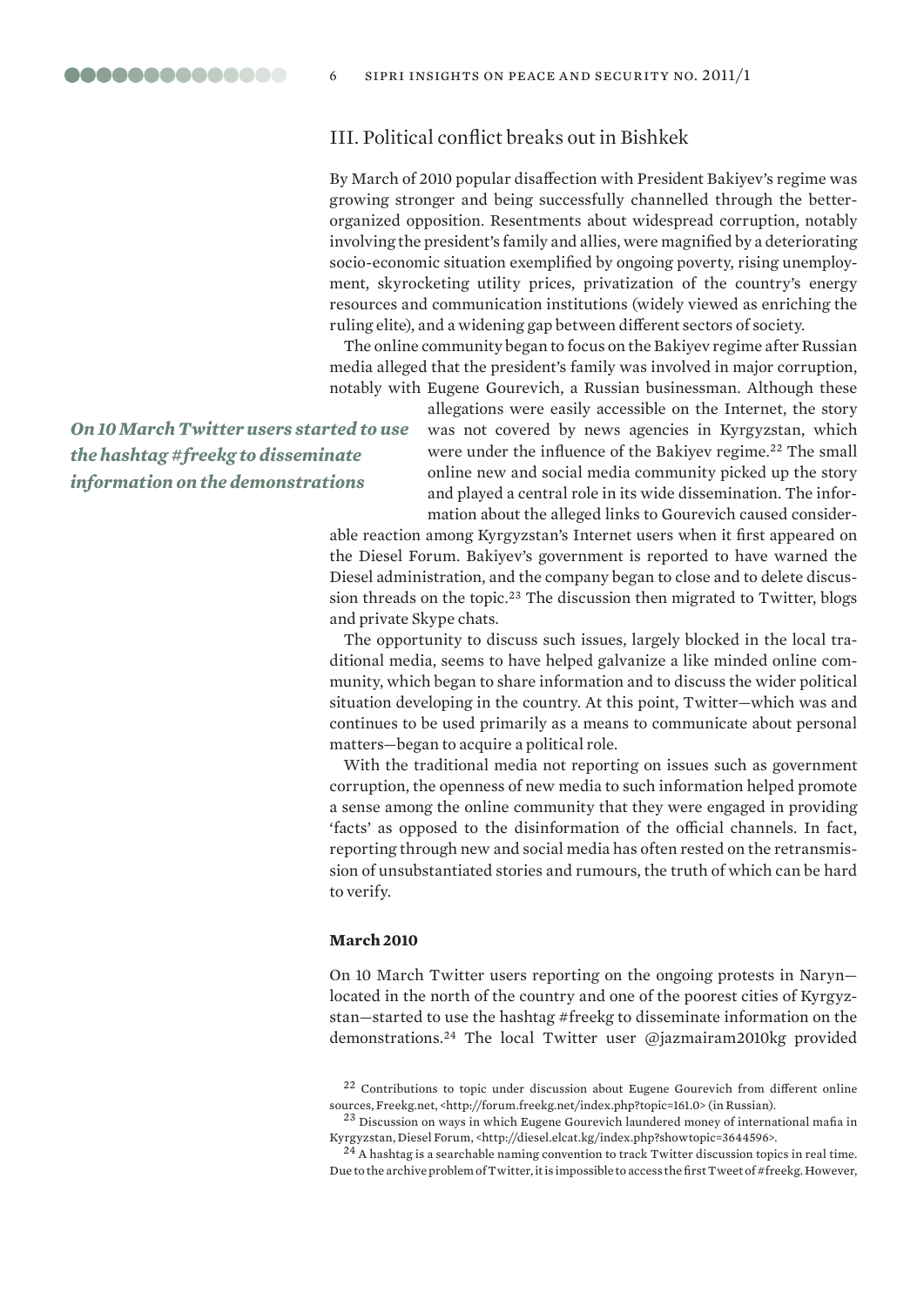what were believed to be the most complete and accurate accounts of what was happening, while the traditional media stayed silent. From this point on, Twitter became a key source to track the latest developments in Kyrgyzstan, and its users began to promote it as the best information source for users of other online services. The hashtag quickly gained popularity, and in April it became an important means to provide information to journalists and the wider population. Conversely, the mainstream media was almost fully controlled by the Bakiyev regime and was silent about the mass protests in Naryn.<sup>25</sup>

As the rallies in the north strengthened, the government sought to extend its media control to the Internet. To prevent coverage of the protests, Kyrgyz-Telecom, the government-run telecom monopoly, started to block access to the websites of independent news agencies and radio.<sup>26</sup> A few opposition newspapers covered the events in Naryn, but their circulations were small. A new law was also being prepared according to which Internet media would have been required to register with the state as traditional press.<sup>27</sup>

Diesel Forum, under pressure from the government, continued to delete the threads on controversial topics but was unable to stop all discussion. To bypass Internet censorship, advanced users started to disseminate information on proxy websites and by other means. Articles from blocked sites, mostly containing information about the Gourevich case and the rallies in Naryn, were quickly reposted in blogs then circulated through social network links.

During March, Twitter, Moi Mir (a Russian-language social networking site created by the Russian-based company mail.ru), social networks and online forums became key places to get information about anti-Bakiyev protests happening in the country. Thus, the censorship policies of the Bakiyev regime reinforced the opposition's focus on new media to track developments. However, it was phones, especially mobile phones—which provided mobility, SMS capacity, ease of use, high levels of usage in society, a degree of anonymity and, for a small minority, Internet access—that served as the key technology for the opposition as it set about organizing protests and coordinating its supporters.

As the confrontation escalated, the government—in an unprecedented move against the country's media—partially blocked leading Russian TV channels and locally produced channels edited their news shows, which

the links <http://twitpic.com/1dnfou> and <https://twitter.com/baisalov/status/11746111593> show that the hashtag was in use at the beginning of Apr. 2010.

<sup>25</sup>Abdrakhmanova, A., 'Kyrgyz Government faces down utilities protests', Institute of War and Peace Reporting, 2 Apr. 2010, <http://iwpr.net/report-news/kyrgyz-government-faces-downutilities-protests>.

<sup>26</sup>E.g. news agencies the state sought to shut down were [White Sail], <http://www.paruskg>; [CentrAsia], <http://www.centrasia.ru>, Fergana.ru, <http://www.ferghana.ru/> and Asattyk (Radio Free Europe/Radio Liberty's Kyrgyz Service), <http://www.azattyk.kg>. For an example of a thread that discusses the blockade of independent news websites reporting about the Mar. 2010 rallies in Naryn see Diesel Forum, [ISPs have blocked access to 'Fergana.Ru' and some other sites, ceased broadcasting Radio Azattyk in Bishkek], <http://diesel.elcat.kg/index.php?showtopic=3547980> (in Russian). Following the political upheavals of 2010, media censorship, especially in respect to the Internet, has continued to be a key issue in Kyrgyzstan, with efforts to block independent news sites. See CentrAsia, [Political failure: why Kyrgyzstan wants to close the Internet publication 'Fergana', 'CentrAsia', 'White Sail'], 12 June 2011, <http://www.paruskg.info/2011/06/12/45301>.

<sup>27</sup>International Media Support (IMS), *The Media in Kyrgyzstan: A Window of Opportunity* (IMS: Copenhagen, June 2010), p. 19.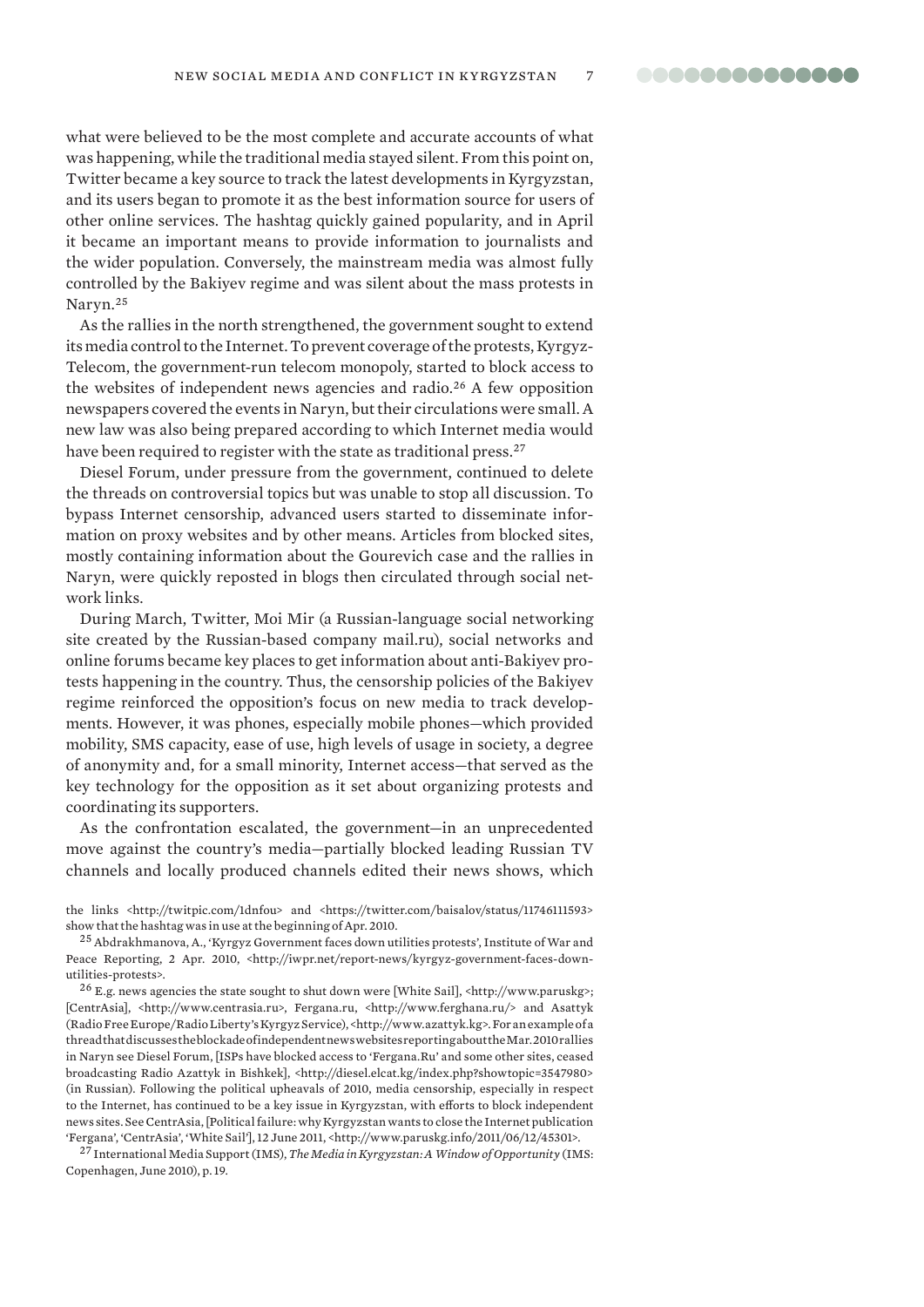relied on Russian material, to remove coverage of political events in Kyrgyzstan. However, the direct access many people in Kyrgyzstan have to Russian news programmes via satellite and cable services meant that unedited news shows were quickly uploaded to local video hosters in Kyrgyzstan, such as blive.kg. Discussion of the reports was then taken up on Twitter and in social networks.

The opposition, which had been weak for several years, was quick to take advantage of the Naryn demonstrations and organized several rallies protesting against the government. One such rally, consisting of 1500 to 3000 people, featured speakers challenging the president on issues such as corruption, illegal privatization, high utility prices, the persecution of the opposition and journalists, and closures of independent print publications, radio and television stations.<sup>28</sup>

# **April 2010**

On 1 April authorities closed Stan TV, the only Internet TV outlet in Kyrgyzstan, for the alleged use of illegal software.<sup>29</sup> This incident was widely covered by new and social media users after an amateur video of the raid on Stan TV's office appeared on the Internet.<sup>30</sup> The government continued its efforts to prevent coverage of the situation, blocking Diesel Forum users and some international websites reporting on the events.<sup>31</sup> The government's efforts to constrain the remaining free media in the country prompted criticism from the United Nations Secretary-General, Ban Ki-moon, who was visiting at the time and stated that 'all human rights must be protected. That includes free speech and freedom of the media'.<sup>32</sup> This was followed a couple of days later by Kyrgyzstani Internet users discussing Ban's comments and the protests by human rights activists in front of the UN House in Bishkek. Several human rights activists tweeted news from the protests. Again, the traditional media neglected the event.

The demonstrations spread to Talas, a small town in the north west of the county. On 2 April Twitter became an important source of information about protests in the Talas region.<sup>33</sup> After the events in Talas, the second political topic attracting the attention of Internet users was an investigation by a citizen journalist, who had tracked the involvement of Maksim Bakiyev, President Bakiyev son, in the large-scale privatization of the country's energy and telecommunications companies. The results of the investigation were published on Diesel Forum but were soon removed by its administration.

<sup>28</sup>Murzakulova, A., 'Opposing *Kurultais* held in Kyrgyzstan', *Central Asia–Caucasus Institute Analyst*, 31 Mar. 2010, <http://www.cacianalyst.org/?q=node/5294>.

<sup>29</sup>International Media Support (note 27), p. 19.

<sup>30</sup>Amateur video of the closure of Stan TV by representative of State Financial Police, uploaded 1 Apr. 2010, <http://video.namba.kg/watch.php?id=57068>.

<sup>31</sup>'Kyrgyzstan: protesters storm government building in Talas', EurasiaNet.org, 5 Apr. 2010, <http://www.EurasiaNet.org/departments/civilsociety/articles/eav040610.shtml>.

<sup>32</sup>Trilling, D., 'Kyrgyzstan: UN Head chides Bakiyev as more media outlets blocked', EurasiaNet. org, 4 Apr. 2010, <http://www.EurasiaNet.org/departments/civilsociety/articles/eav040510. shtml>.

<sup>33</sup>Compilation of Twitter messages reporting on the political environment in Talas, [Who knows what's happening in Talas?], Diesel Forum, 2 Apr. 2010, <http://diesel.elcat.kg/index. php?showtopic=3716192> (in Russian).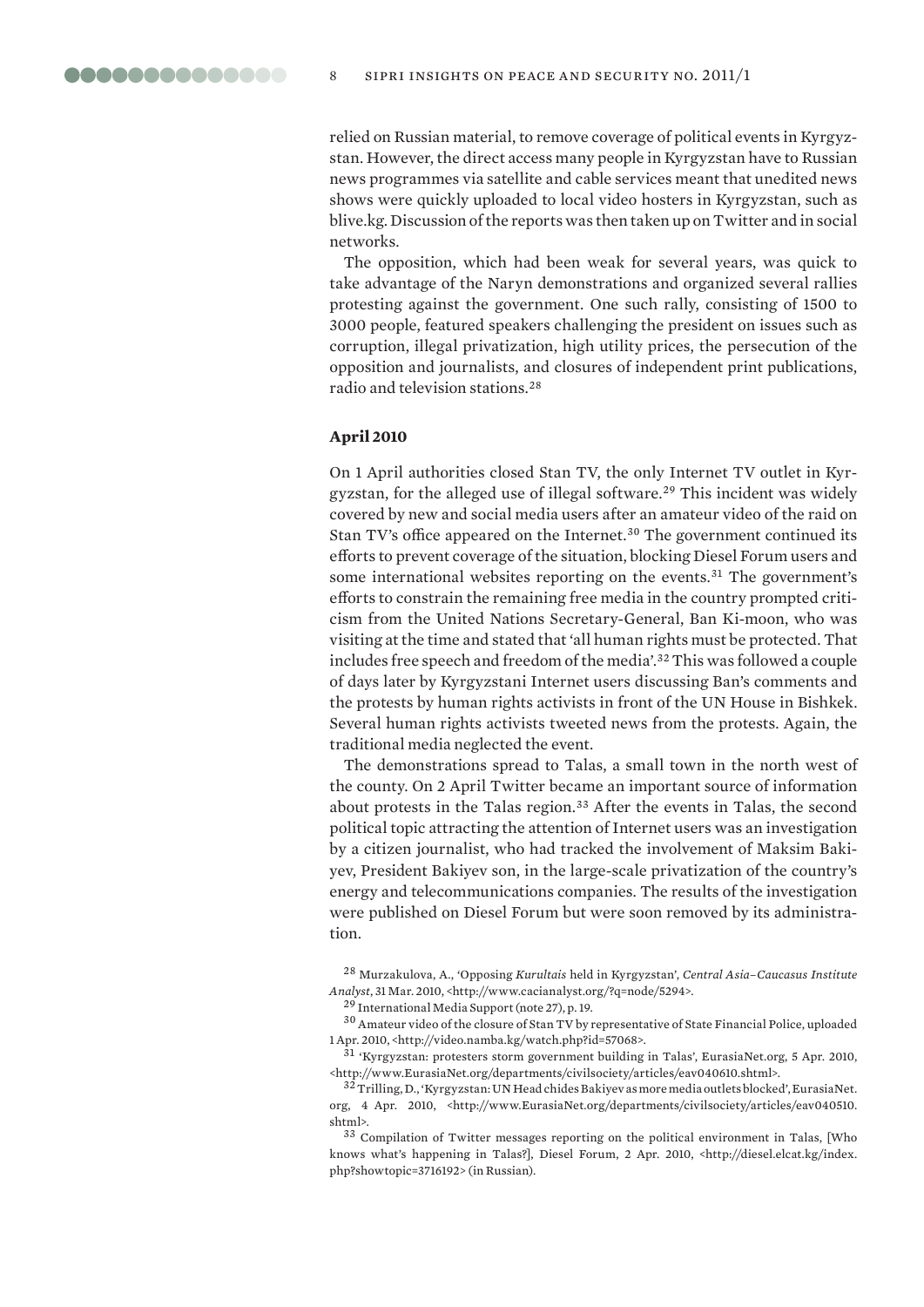From 4–5 April the main topic discussed on Twitter and Diesel Forum by Kyrgyzstani Internet users was the preparation of the opposition for the forthcoming protests across the country. This discussion reached its climax by midday on 6 April, when protesters began to clash with law enforcement troops, and about 600–800 people stormed the Talas regional administration building.<sup>34</sup> They took the regional governor hostage and declared a 'people's government' in the region. Contacting their friends and families in Talas via mobile phones, Twitter Internet users in Bishkek relayed live coverage of these events.

The Minister of the Interior, Moldomusa Kongantiev, was sent to Talas to restore order, but he was seized, severely beaten by angry demonstrators and forced to address the crowd. Video of the episode was uploaded to numerous Kyrgyzstani video hosters and quickly generated thousands of views and comments.

The conventional media was widely perceived as failing to report the events in Talas. Representatives of the government made several statements via local TV channels informing the population that the town was under con-

trol and that the demonstrations in Talas had been calmed down. The picture presented on social media offered a different perspective, with videos, photos and Tweets highlighting the increasing strength of the demonstrations and the inability of the government to control the situation. In an attempt to stop the demonstrations in Talas, security

forces arrested almost all of the prominent opposition figures during the night of 6 April. However, this failed to quell the demonstrations, and rallies quickly spread to other regions of Kyrgyzstan.<sup>35</sup>

Twitter, together with blogs and video hosters, became the main sources for multimedia content from protests around the country.<sup>36</sup> It was the online community that initially reported the detention and later release of opposition leaders, clashes with the police and the beating of the Interior Minister by protesters. Twitter user Bekkul Jekshenkulov, son of the opposition leader Alikbek Jekshenkulov, was one of the active reporters on Twitter during these days—together with several others, notably Kloop bloggers. He was the first to report the arrests of opposition leaders on 6 April. That night, blogs, forums and social networks were the sole source of information about the detention of the opposition leaders.<sup>37</sup> After the government was able to close Diesel Forum, #freekg became the easiest and most common way to obtain direct, first-hand information and served as a hub for links to other sources reporting about the events.

<sup>34</sup>Twitter messages reporting about the protests in Talas city on 6 Apr. 2010 <http://bit.ly/ h4m5V5>; and 'Kyrgyzstan: protesters storm government building in Talas' (note 31).

<sup>35</sup>'Kyrgyzstan: protesters storm government building in Talas' (note 31).

 $^{36}\rm{P}$ icture of burning billboard with image of Kurmanbek Bakiyev from protests in Talas, TwitPic, uploaded 6 Apr. 2010, <http://twitpic.com/1dnfou>; Slide show of pictures from protests in Talas on 6 Apr. 2010, Kloop Media, <http://kloop.kg/blog/2010/04/06/srochno-v-talase-zaxvachenozdanie-oblastnoj-administracii/>; and One of the first amateur videos of the angry crowd beating the Interior Minister Moldomusa Kongantiyev during the protests in Talas in 6 Apr. 2010, blive.kg, <http://www.blive.kg/video:28211/>.

<sup>37</sup> Arrest of then opposition leader Almazbek Atambayev by security services on night of 6 Apr. 2010, uploaded 7 Apr. 2010, <http://video.namba.kg/watch.php?id=62685>.

*It was mobile phones that served as the key technology for the opposition as it set about organizing protests and coordinating its supporters*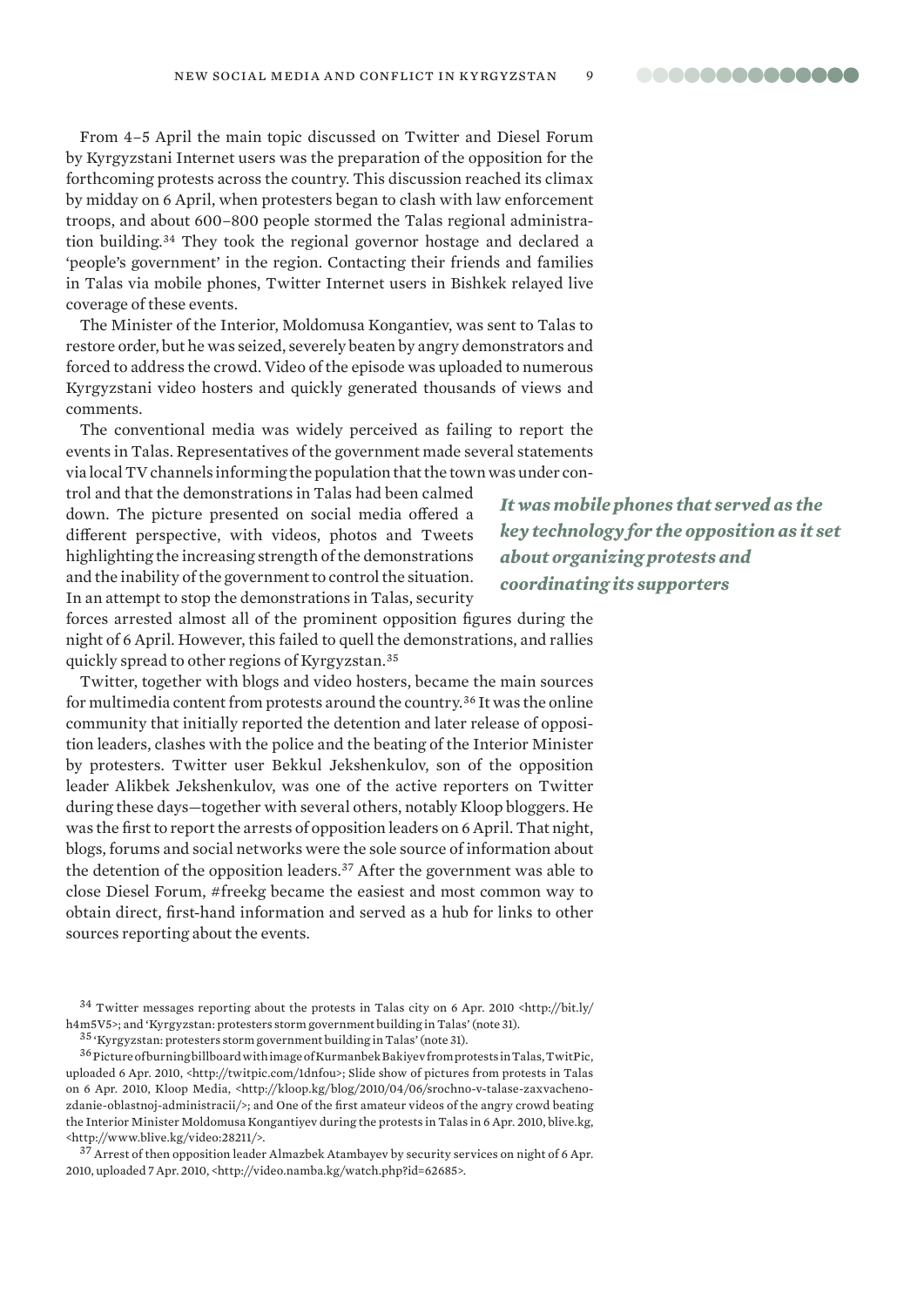On April 6 Kyrgyz Twitter user @baisalov, Edil Baisalov—a prominent member of the Social Democratic Party of Kyrgyzstan (SDPK) and noted LiveJournal blogger—began to use #freekg. Baisalov was close to the leader of the SDPK, Roza Otunbayeva, and he took the post of chief of staff when she became the acting president of Kyrgyzstan after the fall of Bakiyev. This marked the point at which political leaders of the opposition, not simply ordinary citizens and activists, began to use social media to organize opposition to the Bakiyev regime.

With a variety of organizational and media tools available—both traditional and new—representatives from the opposition parties together with local populations in the regions organized rallies outside the administration buildings in the cities of Tokmak, Naryn, Batken, Osh, Jalalabad, Karakol and Kara-Balta and were able to quickly spread news of their activities across the country and internationally. The governors of nearly all the regions voluntarily resigned, and popular governors were elected. The situation in Bishkek also began to change.

## **The fall of Bakiyev**

Opposition parties planned to hold a demonstration in front of the SDPK headquarters in Bishkek on 7 April. Police moved in to prevent the meeting and to disperse the demonstrators. Using stun grenades and tear gas, police began to drive the crowd away from the headquarters. The police actions, however, only angered the crowd, which greatly outnumbered the police. Protesters fought back and reportedly seized control of two armoured vehicles and numerous automatic weapons. Enraged crowds, estimated at up to 10 000 people, confronted the police across the city, who fired rounds of live ammunition.38 Several snipers were placed on the roofs of key buildings, including the White House. The protesters used weapons and shields taken from police and firearms—such as hunting rifles—they had brought with them. Eventually the protesters succeeded in breaking into the White House. A state of emergency and a 10 pm–6 am curfew were declared. That night President Bakiyev fled the capital to his family house in the Jalalabad region, where he spent his last days in Kyrgyzstan before fleeing into exile in Belarus. The opposition leaders were released and formed the Provisional Government, headed by Roza Otunbayeva—of the SDPK, who became interim president.<sup>39</sup> By the day's end, 86 demonstrators had been killed, mainly by snipers, and hundreds injured.

Mass media outlets, including state television and Russian-language channels, were off the air during much of 7 April, and Internet access was limited

<sup>38</sup>'Kyrgyzstan: government headquarters under attack', EurasiaNet.org, 7 Apr. 2010, <http:// www.eurasianet.org/departments/insight/articles/eav040710c.shtml>.

<sup>39</sup> The official Twitter account of Roza Otunbayeva, which was created in Mar. 2010, relayed first-hand information during the fast-moving events but was really to become significant only once she became interim president. Otunbayeva's Twitter account mentions #freekg for the first time on 7 Apr. 2010. Reflecting the importance of new media for the opposition, Otunbayeva uploaded a photo of the resignation letter of Kurmanbek Bakiyev to her Twitter account on 16 Apr. See Otunbayeva, R., President of Kyrgyzstan, Official Twitter account, <http://twitter.com/ otunbayeva>; Otunbayeva, R., First use of #freekg, Twitter, 7 Apr. 2010, <https://twitter.com/#!/ otunbayeva/status/11746252591>; and Otunbayeva, R., First picture of the resignation letter of Kurmanbek Bakiyev, TwitPic, 16 Apr. 2010, <http://twitpic.com/1fyb5w>.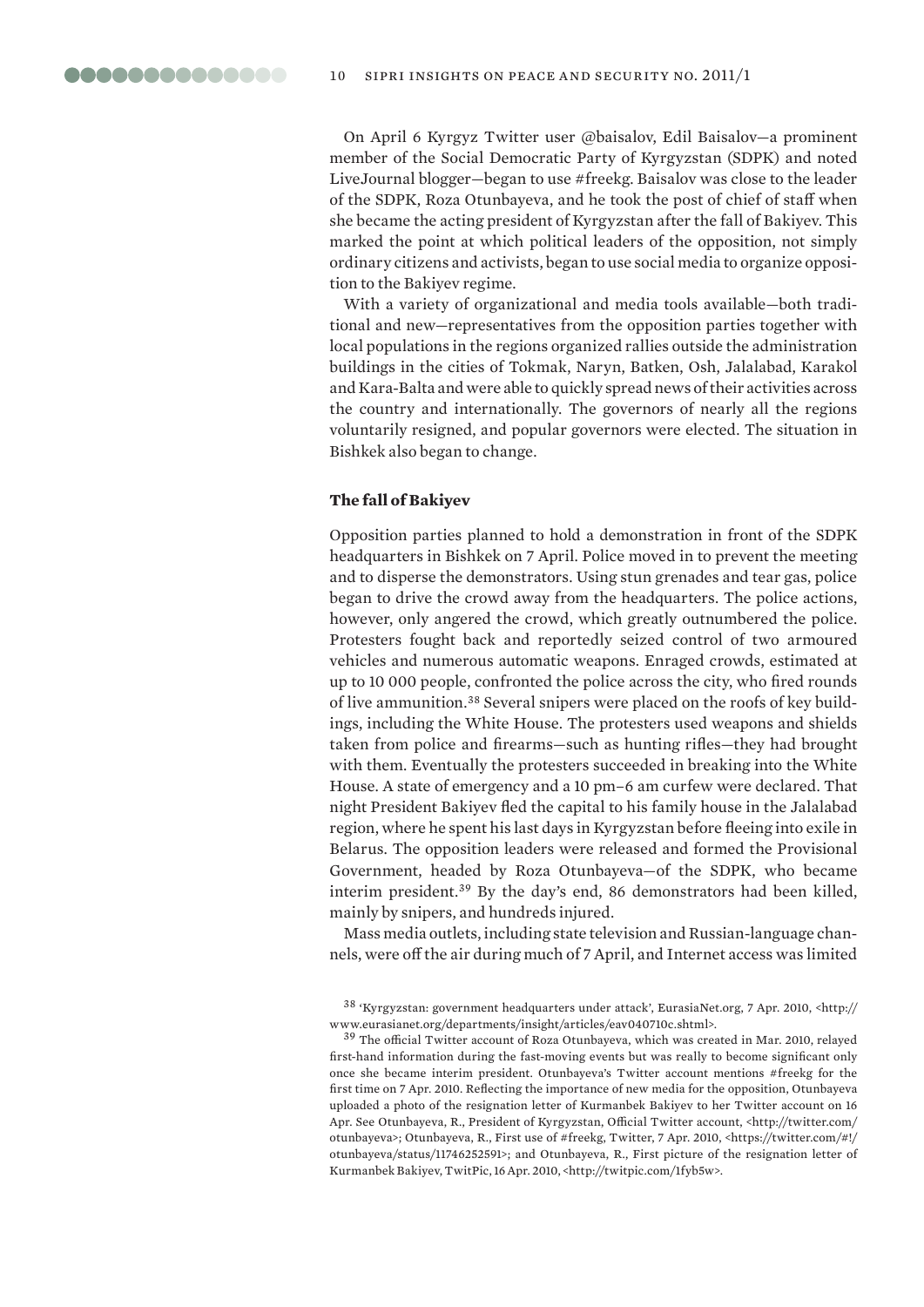and sporadic, creating 'an information vacuum inside the country'.<sup>40</sup> In this context, social media applications, especially those used on mobile devices,

like Twitter and online forums, played a significant role in informing people about the events as they unfolded in Bishkek, even while the government's efforts to limit access to the Internet (which never achieved complete success) meant connections were difficult. Even as censors sought to close threads, Diesel Forum continued to host debates and discussions and provide a platform for photos

*Twitter, together with blogs and video hosters, became the main sources for multimedia content from protests around the country*

and videos uploaded by its users. Hundreds of Tweets were produced under #freekg every minute, and with Twitter being based outside Kyrgyzstan, it was not subject to the local censors and soon eclipsed Diesel in terms of the numbers of persons posting messages on the fast-moving events.

As order broke down in Bishkek on the evening of 7 April, social media contributed to the organization of citizens' groups to prevent looting. From the evening of 7 April, Diesel Forum, Facebook and Twitter were used to help organize citizens' protection groups.<sup>41</sup> Organizers of the groups report that the social media sites helped bring together more than 1000 volunteers to join patrols in the city, with mobile phones serving as the principal means to organize and coordinate the groups.<sup>42</sup>

Conventional media re-opened during the night of 7 April. Representatives of opposition parties, with the help of demonstrators, attacked and seized the headquarters of the National TV and Radio Corporation, which had the widest geographic coverage in the country. Despite the damage suffered to the station during the struggle, journalists were able to quickly organize live interviews with the opposition leaders about the events unfolding in the city. The websites of independent news agencies were also unblocked.

During the uncertain and fast moving events of March and April, new media demonstrated a clear edge over many parts of the local traditional media, although international media, notably Azattyk (the Kyrgyz service of Radio Free Europe/Radio Liberty), was generally at the forefront of reporting. New media was able to provide up-to-the-minute and uncensored information—although this was often simply relaying the reports of international media—when the traditional local media was unable to follow events because of government control and an inability to respond effectively to the quickly changing environment.

On occasion, new media was able to provide original reporting. For example, Internet forums and Twitter provided the first reports of the gathering of large numbers of people in the suburbs of Bishkek on the morning of the 7 April. Bloggers, Twitter users and members of online forums covered all aspects of the confrontations between the protesters and riot police, the casualties and the seizure of the White House.<sup>43</sup> Twitter users were the first to report the presence of snipers on the roof of the White House, the seizure

<sup>40</sup>'Kyrgyzstan: Bishkek consumed by violence amid power vacuum', EurasiaNet.org, 7 Apr. 2010, <http://www.eurasianet.org/departments/insight/articles/eav040710\_replace.shtml>.

 $^{41}$ Thread listing emergency phone numbers in case of looting in Bishkek, Diesel Forum, <http:// diesel.elcat.kg/index.php?showtopic=3747473>.

<sup>42</sup>Interviews with volunteers using social media by Tolkun Umaraliev, Bishkek, Dec. 2010.

<sup>&</sup>lt;sup>43</sup> Examples of Twitter messages reporting on clashes between protesters and riot police, casualties and the seizure of the White House, 7 Apr. 2010, <http://bit.ly/eBdKEG>.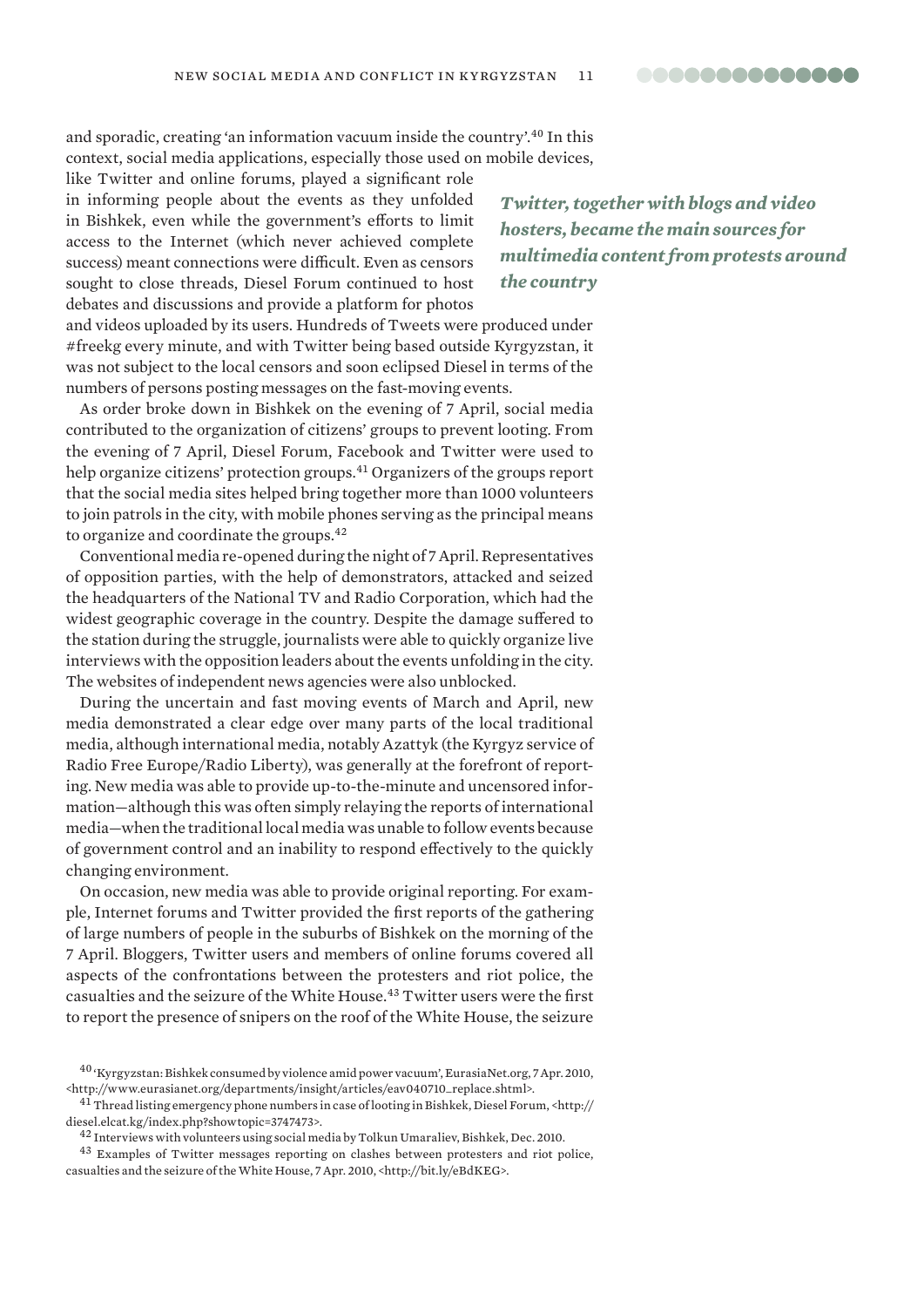of the Prosecutor General's Office and the Headquarters of the National TV and Radio Company, and the resignation of Daniyar Usenov, Prime Minister of Kyrgyzstan.<sup>44</sup>

Yet despite the important contribution of new and social media—notably in terms of reporting directly on some key events, linking groups of like minded persons in opposition to Bakiyev, and helping to increase a sense of anger with the regime through posting images of repression and violence—its main function was essentially as a means to broadly and quickly circulate information obtained from traditional media outlets. In this way, the role of new media in the overthrow of Bakiyev was to enlarge the existing information space by spreading information to a wider audience, rather than to provide something distinct from conventional media.

Some have noted that there were very few credible first-hand witnesses of the protests who used social media. The overwhelming majority of Tweets were the retransmission of information from and links to traditional media sources by individuals in the crowds who sympathized with change.<sup>45</sup>

# IV. Ethnic conflict breaks out in Jalalabad

Following the shift of power in the capital and the flight of Bakiyev to Jalalabad, the country's political centre of focus moved to the south. After 7 April 2010 almost all regional governors resigned and were replaced. In the weeks that followed, the pro-Bakiyev forces regrouped—even though Bakiyev himself had fled the country by then—and sought to re-establish their former position.

## **May 2010**

In May, Southern supporters of Bakiyev initiated a series of actions designed to regain political control.46 Faced with the deteriorating situation, the Provisional Government called upon Kadyrjan Batyrov, the leader of the local ethnic Uzbek movement (Rodina), to join with it to challenge the Bakiyev supporters. On 14 May, groups supporting the Provisional Government and members of Rodina expelled the Bakiyev supporters by force from government buildings and restored the former governor to office. They then proceeded to Bakiyev's family house nearby, which was set on fire.<sup>47</sup> Ethnic Kyrgyz apparently believed that it was Kadyrjan Batyrov and his supporters that had set fire to the compound. This action was strongly condemned at rallies of ethnic Kyrgyz across the south.<sup>48</sup>

<sup>44</sup>@baisalov, re-Tweet of message from @bagishbekov (Sardar Bagyshbekov, human rights activist) reporting snipers shooting from the roof of the White House, Twitter, 7 Apr. 2010 <http:// twitter.com/baisalov/status/11746111593>; @Jackshencool, Message reporting the seizure of the Prosecutor General's Office, Twitter, 7 Apr. 2010, <http://twitter.com/Jackshencool/ status/11747445118>; and @otunbayeva, Message reporting prime minister Daniyar Usenov's dissolving the Parliament, 7 Apr. 2010, <http://twitter.com/otunbayeva/status/11767051373>.

<sup>45</sup> Marat, E., Personal correspondence with author, May 2011.

<sup>46</sup>'Bakiyev loyalists seize Kyrgyzstan regional offices', BBC News, 13 May 2010, <http://news. bbc.co.uk/2/hi/asia-pacific/8679258.stm>.

<sup>47</sup> Khamidov, A., 'Provisional Government grappling with simmering ethnic tension in Kyrgyzstan', eurasianet.com, 25 May 2010, <http://www.EurasiaNet.org/node/61153>.

<sup>48</sup> Trilling, D., 'Ethnic violence in Kyrgyzstan presents new test for Provisional Government', EurasiaNet.org, 19 May 2010, <http://www.EurasiaNet.org/node/61098>.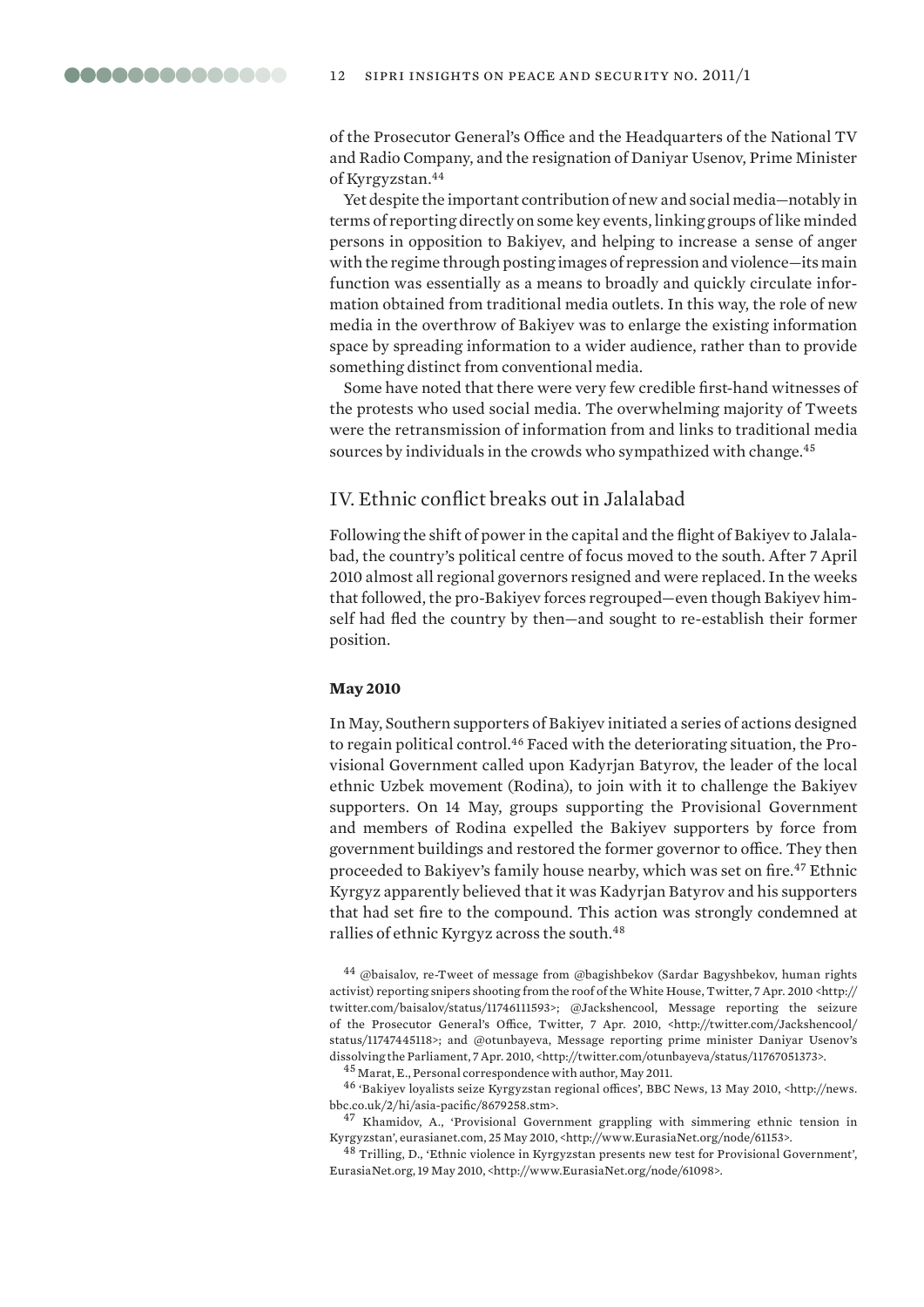On 19 May a large crowd of mostly young ethnic Kyrgyz supporters of Bakiyev gathered at the horseracing track outside Jalalabad. They were

alarmed and angered by what many feared was a political awakening of the Uzbek community and the crowd determined to set about capturing and judging Batyrov. Later the same day, a group moved from the racetrack towards the regional administration building and then to Batyrov's

*The role of new media was to enlarge the existing information space*

People's Friendship University. The crowd became involved in fighting with groups of ethnic Uzbeks, which left 2 dead and 71 injured and led to the Provisional Government's declaration of a state of emergency in the south.

Following the clashes in Jalalabad, many of the Kyrgyz-language newspapers—particularly *Forum*, *Alibi*, and *Kyrgyz Tuusu*—began publishing nationally biased articles, which openly divided the society into 'us—Kyrgyz' and 'them—Uzbek'.49 Most of these are sponsored by politicians and so usually represented the sponsors' points of view (e.g. *Forum* is backed by the SDPK). In May–June 2010 Kyrgyz-language newspapers were essentially read by ethnic Kyrgyz, and the articles attracted little broader attention. The Provisional Government did not respond to this growing ethno-nationalism or to the deteriorating inter-ethnic situation in the south in late May and early June.<sup>50</sup> Only after the June events, when a special committee was organized by the government to analyse the media content, were such newspapers criticized. Following the violence, an online project, gezitter.kg, was launched to provide Russian-language translations of Kyrgyz-language press. Since the project was launched, many Facebook users have begun to link to and discuss the controversial articles. From 22 February 2011 the Kyrgyz state telecoms provider began to block the site for users in Kyrgyzstan.

There was some new media activity surrounding the events: Internet users actively commented on the information about the developments in Jalalabad on 19 May, particularly videos that had been posted and circulated of the crowd attempting to break into the university and of an ethnic Uzbek mother crying over her dead son's body.<sup>51</sup> After the state of emergency was declared in the region, users of Twitter and other social networking websites started to discuss the necessity of an intervention by a third party to restore stability.<sup>52</sup>

A new dynamic in social media became evident in the limited new media coverage related to the May events: the increasing online expression of interethnic polarization. Nationalistic and provocative messages started appearing in online forums and Twitter; comments on the videos posted about the violence around the University were diverse, but mostly nationalistic—with

 $^{51}$  Examples of Twitter messages discussing the developments in Jalalabad in May <http://bit. ly/eBdKEG> and <http://bit.ly/gAkPvk>; Video of a crowd breaking into the People's Friendship University building in Jalalabad city, <http://www.blive.kg/video:28957/>; Video of a crowd breaking through the People's Friendship University building in Jalalabad and of a crying mother over her dead son's body, <http://www.blive.kg/video:28960/>; and Slide show of photos from the university after the pogroms, <http://www.blive.kg/video:28938/>.

<sup>52</sup>See e.g. @newkyrgyz, Twitter, <http://twitter.com/newkyrgyz/status/14297661724> (in Russian).

<sup>49</sup>'Özum bek degen özbekterdi Manastyn tukumdaryna koysokpu?' [Should we leave these over lording Uzbeks to the inheritors of Manas], *Alibi*, 8 June 2010, no. 31 (096). Manastyn, or Manas, is a Kyrgyz epic hero from oral folklore.

<sup>50</sup>Kyrgyzstan Inquiry Commission (KIC), *Report of the Independent International Commission of Inquiry into the Events on Southern Kyrgyzstan in June 2010* (KIC: Bishkek, May 2011), p. iii.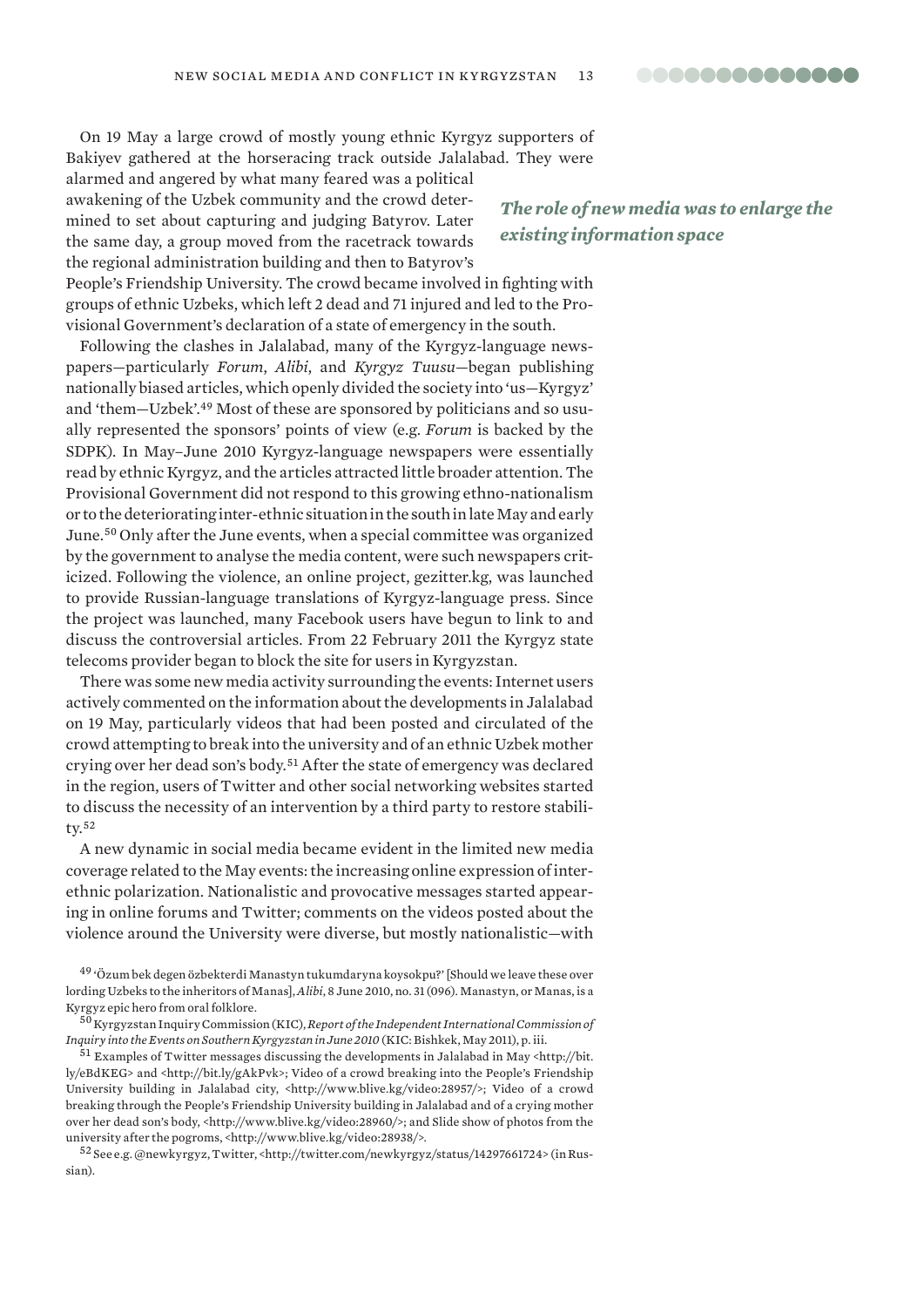ethnic Kyrgyz accusing ethnic Uzbeks of wrongdoings and setting fire to Bakiyev's family house, and ethnic Uzbeks accusing ethnic Kyrgyz of hatred towards Uzbeks and of attacking private property. Many outlets tried to avoid discussions of the events in Jalalabad, as it was felt that these issues were too divisive. Instead, the moderators tried to keep the platforms restricted to information exchange.<sup>53</sup>

In contrast to the events in Bishkek, new media coverage of events in Jalalabad was neither as active nor as intensive, in part because the pres-

*The low degree of Internet penetration in the region means the population lacked the familiarity with and necessary skills to use new and social media effectively*

ence of southerners in the country's social media scene was far weaker than that of the urban northern communities, which are predominantly ethnic Kyrgyz and Russians. The south of Kyrgyzstan is poorer than the capital and largely rural in character. Consequently, the southern population lacks access to new media either because they cannot afford it or because their location lacks adequate coverage (as they are not seen as

a viable market); this lack of access means a lack of exposure to the technology and its related media.

This low degree of Internet penetration in the region means the population lacked the familiarity with and necessary skills to use new and social media effectively. Thus, while some individuals did attempt to act as citizen journalists, often using camera phones, new media was not used widely by Uzbeks or the southern (usually rural) Kyrgyz during the May confrontations, and the events in Jalalabad failed to produce the quantity and quality of multimedia and user-generated content compared to the March–April events in Bishkek.<sup>54</sup> The lack of new media coverage of events in Jalalabad together with the lack of attention in the traditional media meant that there was far less attention to and perhaps appreciation of the gravity of the interethnic dynamics emerging in the south.

# **June 2010**

By early June inter-ethnic relations had become especially tense in the south, notably in and around the city of Osh. During the evening of 10 June a series of violent clashes broke out in Osh between groups of ethnic Kyrgyz and Uzbeks. The violence quickly spread and within a few days had engulfed most of southern Kyrgyzstan. In total about 470 persons died in the violence, of which the majority were ethnic Uzbeks. During the four days of violence nearly 2000 received medical assistance. About 110 000 persons crossed into Uzbekistan as refugees, and a further 300 000 were internally displaced.<sup>55</sup> Thousands of buildings were damaged. Many ethnic Kyrgyz also suffered significant losses in terms of life and property.

International media, unlike many of its local counterparts, was fast to react to the June events and had some access to barricaded Uzbek neigh-

<sup>53</sup>Abdugaliev, M., Owner and administrator of Forum Diesel, Interview with Tolkun Umaraliev; and Makarov, S., New media specialist, Interview with Tolkun Umaraliev.

 $^{54}$ E.g. video of a crowd breaking through the People's Friendship University building in Jalalabad, uploaded 19 May 2010, <http://www.blive.kg/video:28957/>.

<sup>55</sup>The Kyrgyzstan Inquiry Commission reports 426 killed, of which 381 have been identified (276 ethnic Uzbeks, 105 Kyrgyz, and 2 others) with 45 unidentified. Kyrgyzstan Inquiry Commission (note 50).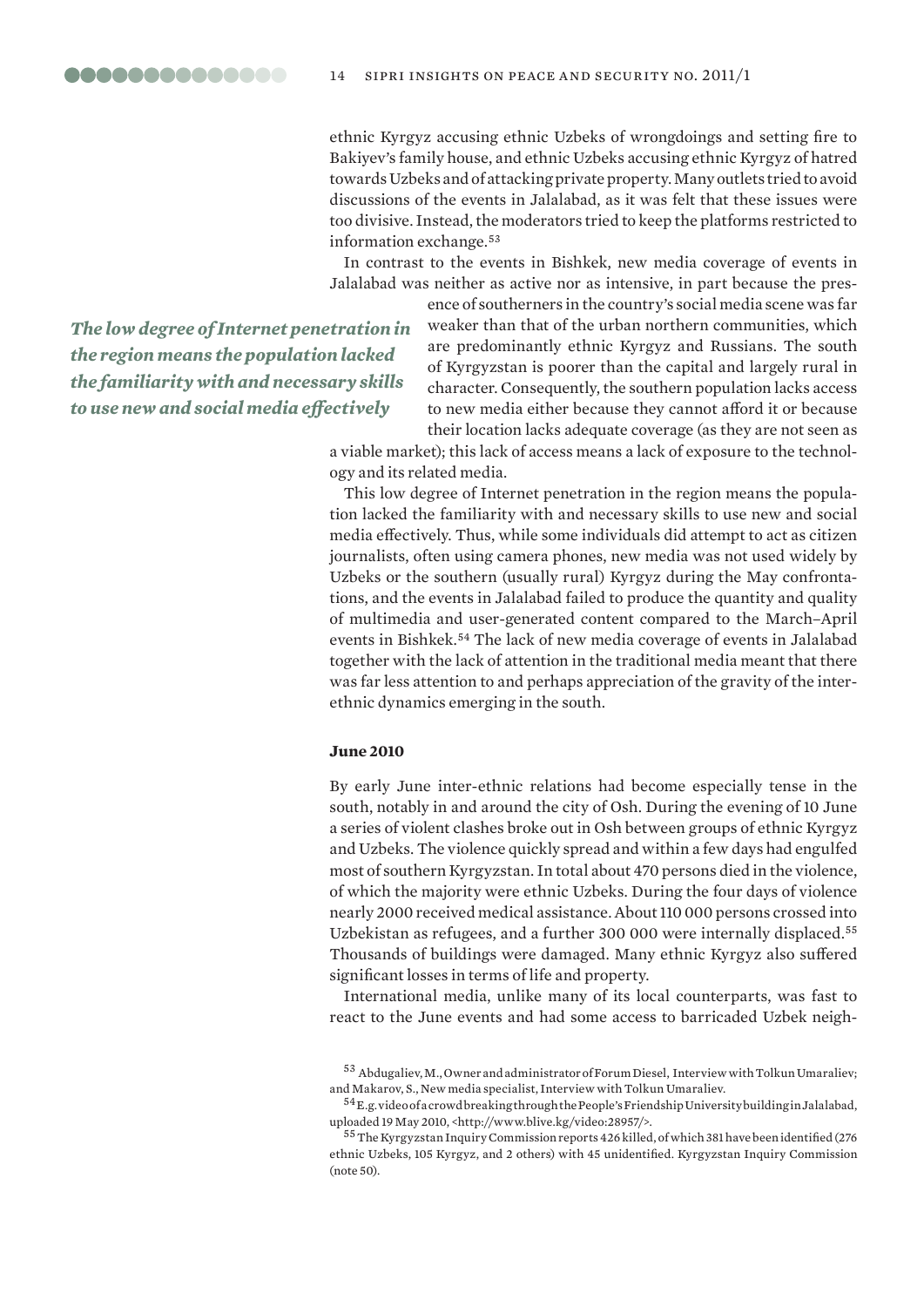00000000000000

bourhoods, as ethnic Uzbeks did not trust the Kyrgyzstani media. Kyrgyzstani media, especially TV, was not active in covering the June events. In the news vacuum created by the absence of state media coverage, new and social media played a significant role in distributing and discussing reports by international media on the events in southern Kyrgyzstan.

Soon after the clashes started, large numbers of videos showing the extreme violence in Osh started to circulate online. Initially, much of the content on YouTube reflected the Uzbeki perspective. It seems likely that refugees fleeing the violence uploaded much of this once they reached Uzbekistan. However, the individuals who uploaded the videos seem to have been unaware of the YouTube rules regarding graphic content as the site's moderators deleted the videos soon after they appeared. There were efforts in Kyrgyzstan to introduce regulation of the Internet in regards to the hosting and disseminating of videos containing scenes of violence and corpses. Efforts to suppress such material were justified as necessary to prevent the escalation of violence. A particular concern was that the material might incite the conflict to spread to the north of the country, where there were many more Internet users.

In light of the inter-ethnic character of the June conflict, many Internet forums, such as Diesel Forum, applied strict moderation rules: some deleted all messages that propagated nationalistic ideas, while others deleted all discussions that went beyond 'just the facts'.<sup>56</sup> With debate on the clashes in the south largely blocked on the principal discussion forums, discussion moved to Twitter, blogs, Facebook and video hosters. From the outset of the violence, discussions quickly took the form of accusations about who instigated the conflict and who was doing the killing. Social media also served as means for distributing rumours and misinformation (e.g. that ethnic Tajiks were involved in the violence, and that those instigating the violence had been drugged etc.).

Although Facebook was the site for moderate debates and calls for reconciliation, it soon also became a forum for the extreme nationalists from all sides of the conflict. The role of ethnic Uzbeks and Kyrgyz living outside the country and more familiar with Facebook as a social media and able to operate using English seems to have been an important factor in its emergence as a key platform together with the fact it was not subject to local censorship. Facebook users actively discussed and reposted the video footage from Osh

and Jalalabad that had been produced by the BBC and Al Jazeera. Special pages devoted to the violence appeared. The Al Jazeera journalist Robin Forester-Walker was strongly challenged on Facebook by several ethnic Kyrgyz users for what they believed were one-sided reports from

 *Social media also served as means for distributing rumours and misinformation*

Osh that mainly covered the problems of ethnic Uzbeks. Other journalists from Ferghan.ru and the *New York Times* faced similar attacks. In comparison to the strongly nationalistic debates on Facebook, Twitter had a more moderate tone, with users providing information to help with the distribution of humanitarian aid, reporting on what was happening in the violence and using the platform to facilitate discussions between journalists, human rights activists and local aid and non-governmental organization workers.

<sup>56</sup> Diesel forum has a code of conduct that is applied to all forum users.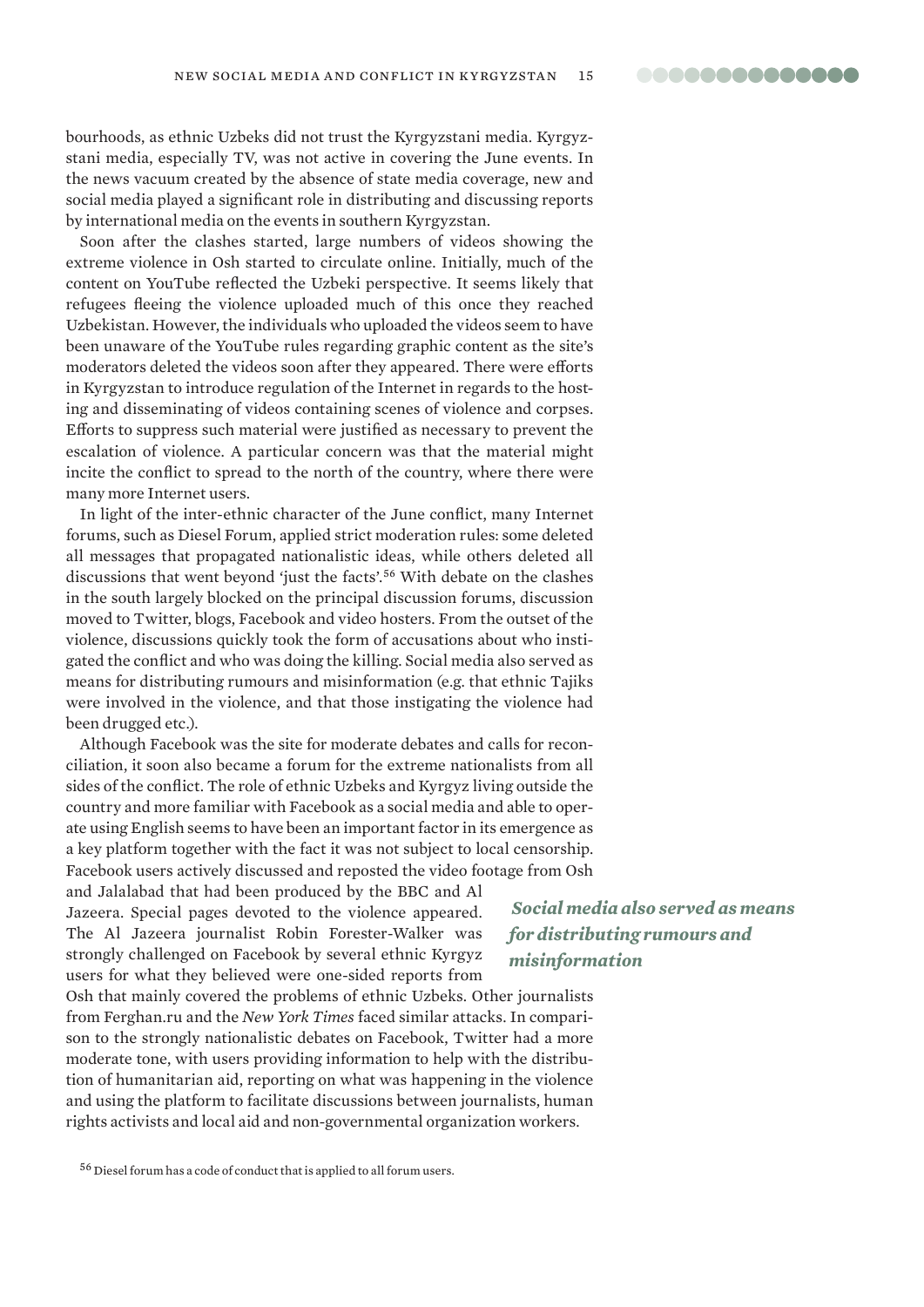Given that southern Kyrgyzstan had few persons skilled in the use of new media and in contrast to new and social media presence in the movement to overthrow President Bakiyev, there was little direct reporting of the onset of violence on Twitter and Facebook. As the violence spread in the south and garnered more international attention, the presence of social media expanded significantly. The conflict thus spurred an increase in new Twitter accounts and online forum membership, notably by individuals based in the south (as well as other parts of the country), who sought to report on the what was happening, express their political views and discuss the latest developments.

In addition to reporting on the violence as it unfolded, new media users developed a response to it: mobilizing aid for the violence-affected areas. As early as 12 June online forums opened threads to collect humanitarian aid for the victims and to seek volunteers to load humanitarian aid into trucks and aeroplanes.<sup>57</sup> Another new media initiative in response to the violence was the effort to create an Ushahidi community to map the violence as it spread.<sup>58</sup> As the pogroms came to a relatively quick end, the site could not be used for its original purpose. Instead, the site's founders sought to focus it on post-conflict stabilization and aid delivery.<sup>59</sup> In the end, the site played only a minor role because of the limited access to Internet in the south, highlighting the important constraints on using new media in underdeveloped regions.

# V. New media in the post-conflict period

Driven by the momentum of the political and violent upheavals of the year, new media continues to develop in Kyrgyzstan. While Kyrgyzstan enjoys a freer information environment than was the case under President Bakiyev, the media—including new media—continues to face the challenge of operating in a highly polarized political environment.<sup>60</sup> This challenge raises difficult questions about the role of censorship and free speech in building democracy in a post-conflict environment.

Following the June violence, there was a strong desire by many social media users to generate more positive news and to use communication as part of the peacebuilding efforts in the south. For example, young activists created a Facebook group called 'I want peace in Kyrgyzstan'. The group gathered more than 3000 active young people from all over country. Another

<sup>59</sup>'Ushahidi in Kyrgyzstan', <http://ushahidikg.chipin.com/ushahidi-in-kyrgyzstan>; BloodAndMilk, 'Ushahidi, Twitter, and the future of foreign aid', Global Post, 10 July 2010, <http://www.globalpost.com/webblog/ngos/ushahidi-twitter-and-the-future-foreign-aid>; and Abdymomunov, A., 'Crisis-management crowdsourcing platform was launched in Kyrgyzstan to map and share reliable information', 22 June 2010, <http://www.abdimom.com/blog/crisismanagement-crowdsourcing-platform-was-launched-in-kyrgyzstan-to-map-and-share-reliableinformation/>.

 $^{60}$  Khamidov, A., 'Kyrgyzstan: a free press begets hate speech', EurasiaNet.org, 12 May 2011, <http://www.eurasianet.org/node/63473>.

<sup>57</sup>[Help the people of Osh and Jalalabad, food, items, medicine], Thread on the forum Diesel to help mobilize aid for the victims of the violence and people in need in southern Kyrgyzstan, 12 June 2010, <http://diesel.elcat.kg/index.php?showtopic=4196470>.

<sup>58</sup>'Ushahidi is a free and open-source software platform used to collect and visualize information . . . Local observers can report incidents via e-mail, web, or text message; their reports are then uploaded to a website and the incident location is plotted on a map (usually using Google Maps) in almost-real time.' Cullum, B., 'How to collect and visualize information and data using Ushahidi', <http://www.movements.org/how-to/entry/how-to-use-ushahidi/>.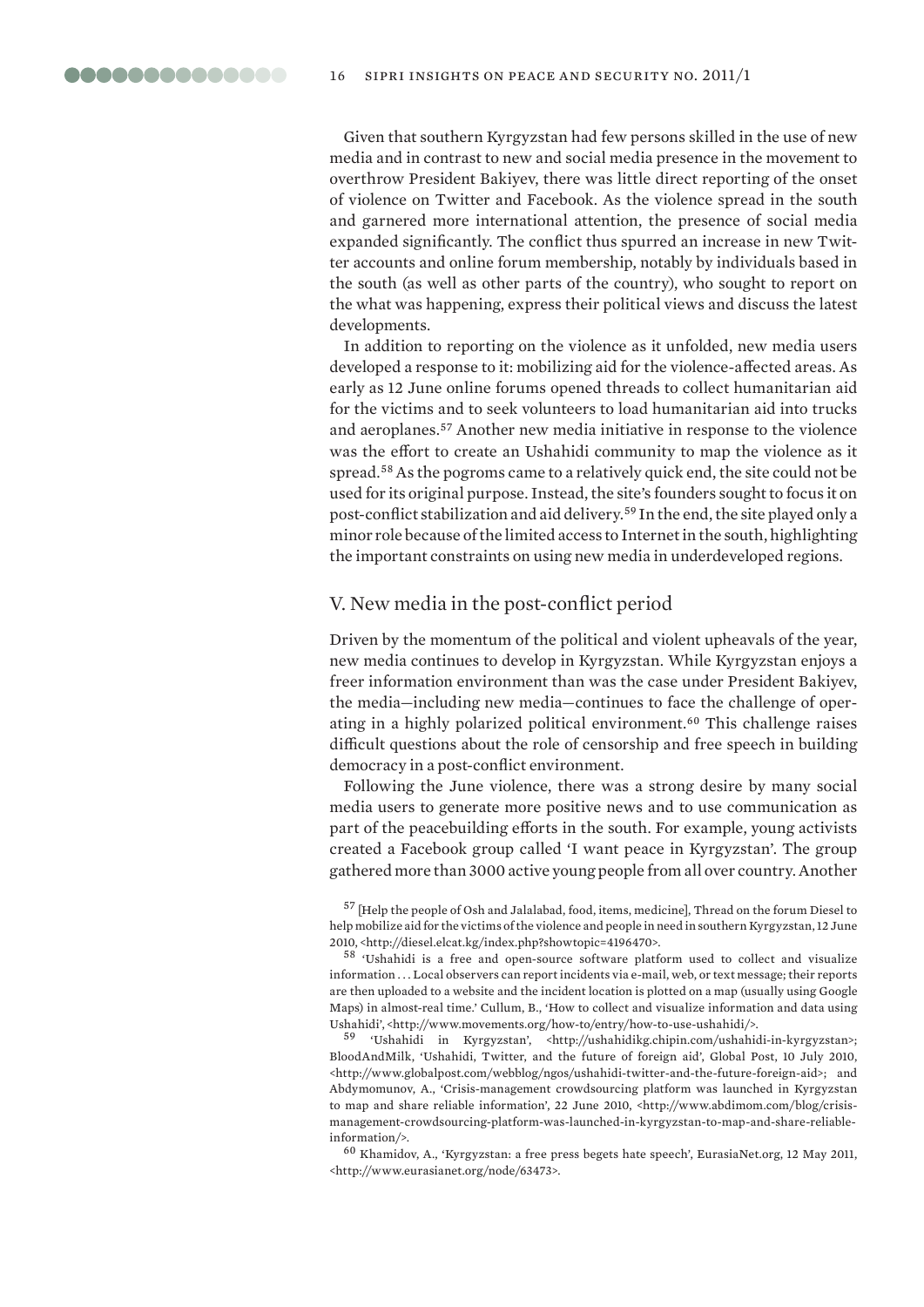group of young artists in Bishkek created several videos pieces that promoted tolerance.<sup>61</sup> Many news websites created special sections on their sites entitled 'Heroes of Osh', where they wrote about individuals who sheltered and rescued their friends and neighbours irrespective of ethnicity during the violence.<sup>62</sup> Several social networking websites continued initiatives to collect charitable funds for the victims of the conflict.

The upheavals of 2010 gave social media in Kyrgyzstan a far stronger political character than earlier. The Internet became an important battleground

in the October parliamentary election, with active online discussion of the political parties' election programmes and platforms. For the first time, politicians and political parties worked with Internet audiences. As the Internet in Kyrgyzstan was not legally recognized as a part of the mass

media, political parties were able to start promoting their ideas, communicating with the electorate and conducting opinion polls several months prior to the official start of the election campaign.

As early as August 2010, many prominent politicians opened accounts on popular social networking sites (e.g. Facebook and Odnoklassniki.ru) and began to promote themselves actively on Twitter and local video hosters.<sup>63</sup> One of the first politicians to become active in Internet campaigning was Nariman Tyuleev, the former mayor of Bishkek, who addressed Internet users via the video hoster blive.kg.64 One of the interesting formats for communication between politicians and the online electorate was question and answer exchanges; sessions were hosted live on Diesel Forum or forum users were invited to submit questions in advance for use in TV election debates.<sup>65</sup>

Following the elections, new media has continued to develop as a political tool with several deputies in the new parliament actively participating in social networks, like Facebook and Twitter. For instance, at least two young parliamentarians maintain a social media presence, actively writing about developments in the parliament: Shirin Aitmatova, from the political party Ata-Meken, has a Facebook page and a Twitter account, and Dastan Bekeshev, from the political party Ar-Namys, maintains a Twitter account where he posts about his parliamentary work.<sup>66</sup>

The events of 2010 in Kyrgyzstan stimulated the development of new and social media and inspired individuals and communities to look to and use these media in new ways. The new media environment became, as a result, increasingly diverse and complex in Kyrgyzstan, with political issues gaining an important place alongside the range of other issues.

<sup>63</sup> Odnoklassniki.ru, or 'Classmates', is a Russian language social network service for classmates and old friends reunion popular in Russia and other former Soviet republics created in Mar. 2006.

<sup>64</sup> Video address of former mayor of Bishkek Nariman Tuleev, uploaded 18 Sep. 2010, <http:// www.blive.kg/video:41193/>.

<sup>65</sup> Topic that collected questions of forums users to the political parties participating in live TV debates, Diesel Forum, <http://diesel.elcat.kg/index.php?showtopic=5036433> (in Russian).

<sup>66</sup>Twitter account of Shirin Aitmatova (@thelostroom), <http://twitter.com/thelostroom>; and Twitter account of Dastan Bekeshov, <http://twitter.com/bekeshov>.

*New media users developed a response to violence as it unfolded: mobilizing aid for the violence-affected areas*

 $61$  Series of video projects 'I want peace in Kyrgyzstan' created by young persons in Bishkek, <http://www.youtube.com/watch?v=YNgX3NkkwCU>, <http://www.youtube.com/watch?v=qjg MBPNQj3E> and <http://www.blive.kg/video:32745/>.

 $62$  Series of positive stories of people in Osh helping each other during the conflict despite their differing ethnic backgrounds, <http://inkg.info/category/geroi-osha/>.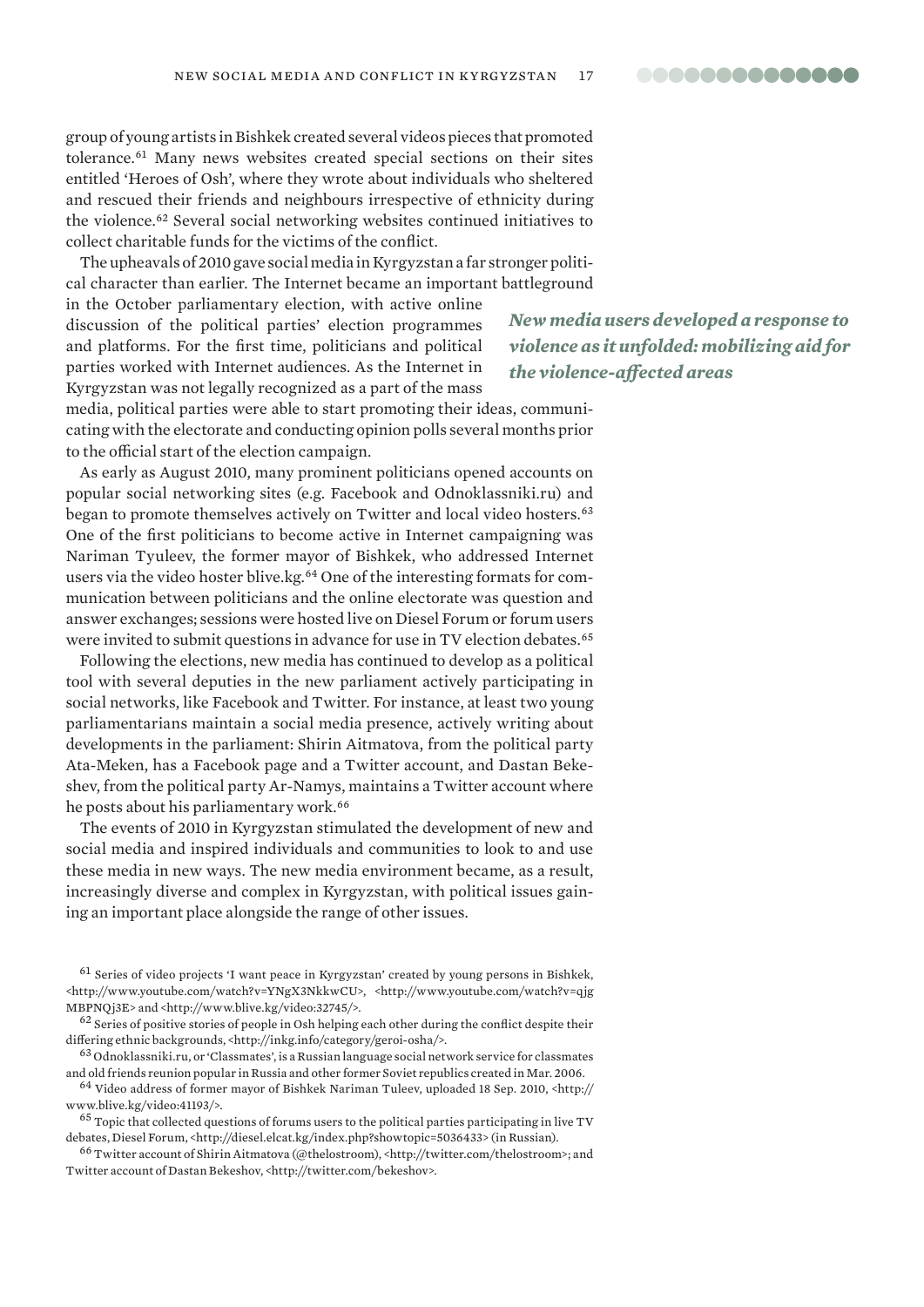# VI. Conclusions

## **The evolving role of new and social media in political conflict**

The significance of new and social media is now at the centre of a broad debate about understanding the nature of contemporary political and social forces in the context of globalized communications and the potential of new Internet technologies to promote rapid social and political change from below, especially in authoritarian regimes.<sup>67</sup> Following the sense of euphoria that was often attached to initial assessments of the role of social media in social mobilizations for political change, a more considered view of the impact of these media has emerged, even while recognizing its important contribution.<sup>68</sup>

While some observers see the emergence of social media as providing protestors with new tools to coordinate their challenge to the power of ruling orders, others have been more sceptical.<sup>69</sup> The sceptics argue that it is not social media tools that are important to contemporary protest but organization, strategy, hierarchies of authority, resources and, ultimately, a willingness to risk injury and even death.<sup>70</sup> They have pointed to social media as promoting 'weak ties' (i.e. where there is little personnel connection) between activists that are insufficient to create the kinds of mobilization and activism necessary to make social revolutions succeed.

Moreover, in many of the countries that have experienced recent social upheaval, Internet access—wired, mobile or both—is limited by lack of capac-

*Events in Kyrgyzstan pointed to the importance of a set of enabling conditions as defining the ways in which new and social media tools could be used*

ity, skills and money and by the policies of the regime, which make the use of social media for protest highly restricted. Indeed it may be that generational shifts are the most significant factor in understanding the sources and forms of social protest to emerge in recent years rather than technological change. In North Africa and the Middle East—and to some extent in Kyrgyzstan, Ukraine and Moldova—youth culture,

which is hooked into cyberculture much more than its older counterparts, has been at the forefront of popular political protest.

Sceptics thus warn of the danger of 'cyber-utopianism'—a belief in the power of the Internet to transform societies for the better. Indeed some authors have highlighted the potential for social media as a means of repression, as much as liberation as repressive regimes use the new technology as a tool to control their population.71 Concern about the potential repressive functions of the Internet has promoted the United States and several

<sup>67</sup>Cottle, S., ´Media and the Arab Uprisings of 2011: Research Notes', *Journalism*, July 2011, 12, pp. 647–59; Harb, Z., 'Revolutions and social media', *Media/Culture,* vol. 14, no. 2, May 2011; Lynch, M., 'After Egypt: the limits and promise of online challenges to the authoritarian Arab state', *Perspectives on Politics*, vol. 9, no. 02 (2011), pp. 301–10.

<sup>68</sup>Zuckerman, E., 'The first Twitter Revolution', *Foreign Policy*, 14 Jan. 2011.

 $69$  Shirky, C., 'The political power of social media: technology, the public sphere, and political change', *Foreign Affairs*, Jan./Feb. 2011; and Gladwell, M., 'An absence of evidence', *Foreign Affairs*, Mar./Apr. 2011.

<sup>70</sup>Gladwell, M., 'Small change: why the revolution will not be tweeted', *New Yorker*, Oct. 4, 2010.

<sup>71</sup>Morozov, E., *The Net Delusion: The Dark Side of Internet Freedom* (Public Affairs: New York, 2011). Baer, D. B., 'Promises we keep online: Internet in the OSCE Region: testimony before the Commission on Security and Co-operation in Europe', <http://www.humanrights.gov/2011/07/15/ promises-we-keep-online-internet-in-the-osce-region/>, 15 July 2011; and Halliday, J.,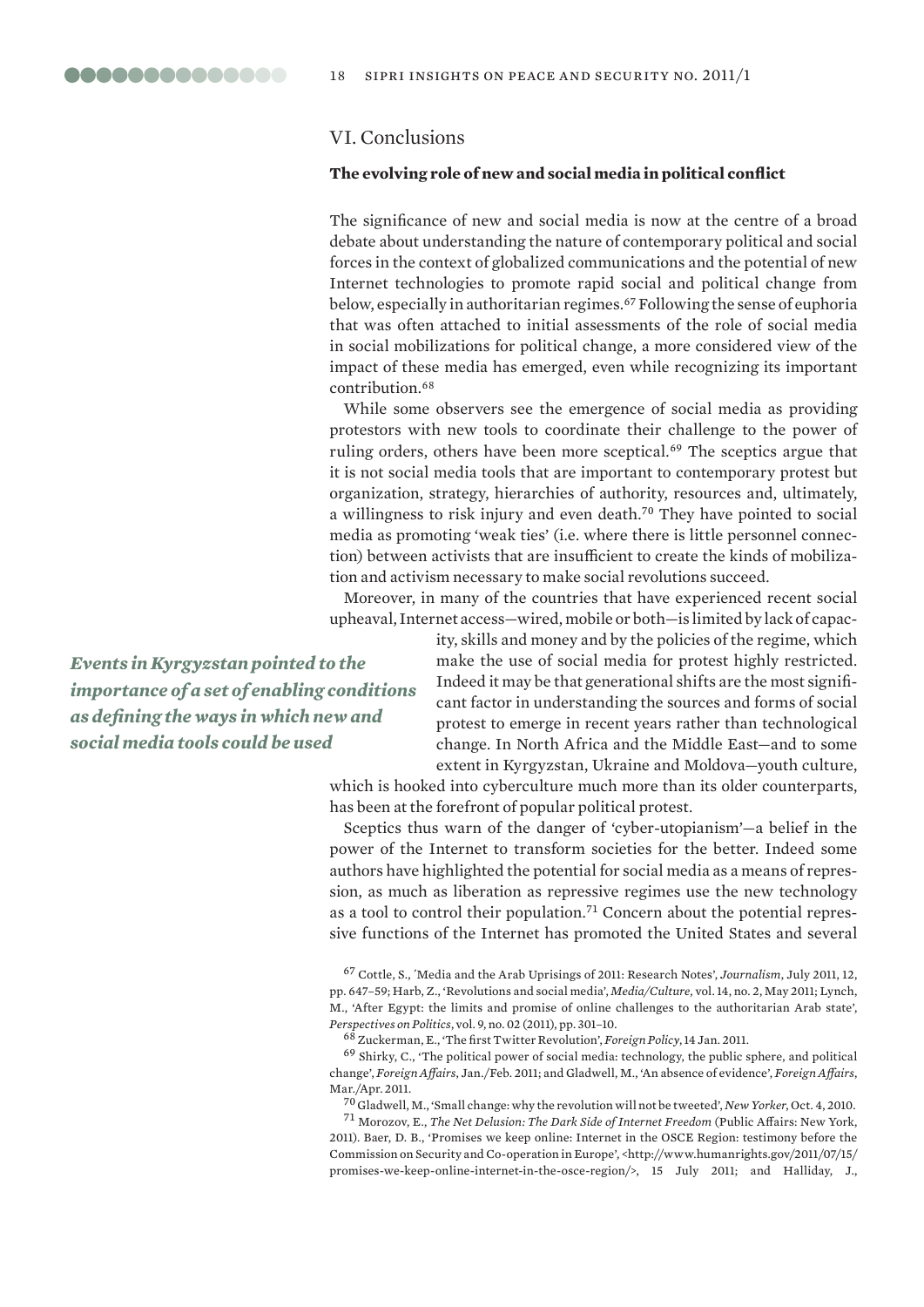European governments to support efforts to strengthen Internet freedoms through the adoption of a set of international commitments—including access to the Internet as a human right—within the framework of the Organisation for Security and Co-operation in Europe.

Following the line of sceptics, some observers have been critical of the idea that social media played a significant role in the events in Kyrgyzstan during the spring of 2010, while others have argued that Twitter together with other media made it possible for diverse forces to come together, build support from the international community and provide information on what was happening.<sup>72</sup> Indeed, some have even gone so far as to suggest that the protests in Kyrgyzstan—together with other recent social protests—would not have been possible without the Internet and that, through the tools of the new media, the Internet helps to build democracies.<sup>73</sup>

# **The social media and political upheaval in Kyrgyzstan**

The events of 2010 in Kyrgyzstan offer no simple answer to the current debate about the role of social media in advancing processes of political change. The period from early 2010 to the overthrow of President Bakiyev clearly highlighted the contribution that new media can play in providing opposition movements with new tools to assist in their actions against incumbent regimes. At the same time, events in Kyrgyzstan pointed to the importance of a set of enabling conditions—technical, economic, social and political—as defining the ways in which these tools could be used.

In the first months of 2010, a primary function of new media was its capacity to facilitate citizen journalism and simply to provide information. New media, notably Twitter, reported on events that were not being covered by the heavily censored and pro-regime conventional media. Its ability to bypass state censors meant that new media became an alternative source of both providing and receiving information about what was happening. New media was able to propagate information sourced from a range of perspectives: first-hand accounts, reposting the accounts of others and accounts put forward by traditional media outlets. Furthermore, it conveyed the information with considerable speed, which offered a sense of urgency and proximity to events that conventional media could not match.

Thus, new media offered communication and information channels that were fast and that the regime found difficult to break up as it lacked the knowledge and flexibility to track and disrupt the rapidly changing information environment. Hence, new and social media became one of the chief means to build support for the opposition. Using the hashtag #freekg, the opposition established a single information channel and organizational centre that seems to have played a positive role in the challenge to the Bakiyev regime, notably in the final phase of the confrontation on 7 April.

<sup>73</sup>Sheridan, B., 'The Internet helps build democracies'*, Newsweek*, 30 Apr. 2010.

<sup>&#</sup>x27;Government backs down on plan to shut Twitter and Facebook in crises, *The Guardian*, 25 Aug. 2011, <http://www.guardian.co.uk/media/2011/aug/25/government-plan-shut-twitter-facebook>

<sup>72</sup>Morozov, E., 'Kyrgyzstan's "Analogue Revolution"', *Foreign Policy*, 8 Apr. 2010, <http:// neteffect.foreignpolicy.com/posts/2010/04/08/kyrgyzstans\_analog\_revolution>; and Fitzpatrick, C., 'Yes, Kyrgyzstan's Red Blood Tulip Revolution is a Twitter Revolution', Blog OSCE Unbound, 8 Apr. 2010, <http://3dblogger.typepad.com/osce\_unbound/2010/04/yes-kyrgyzstans-red-bloodtulip-revolution-is-a-twitter-revolution.html>.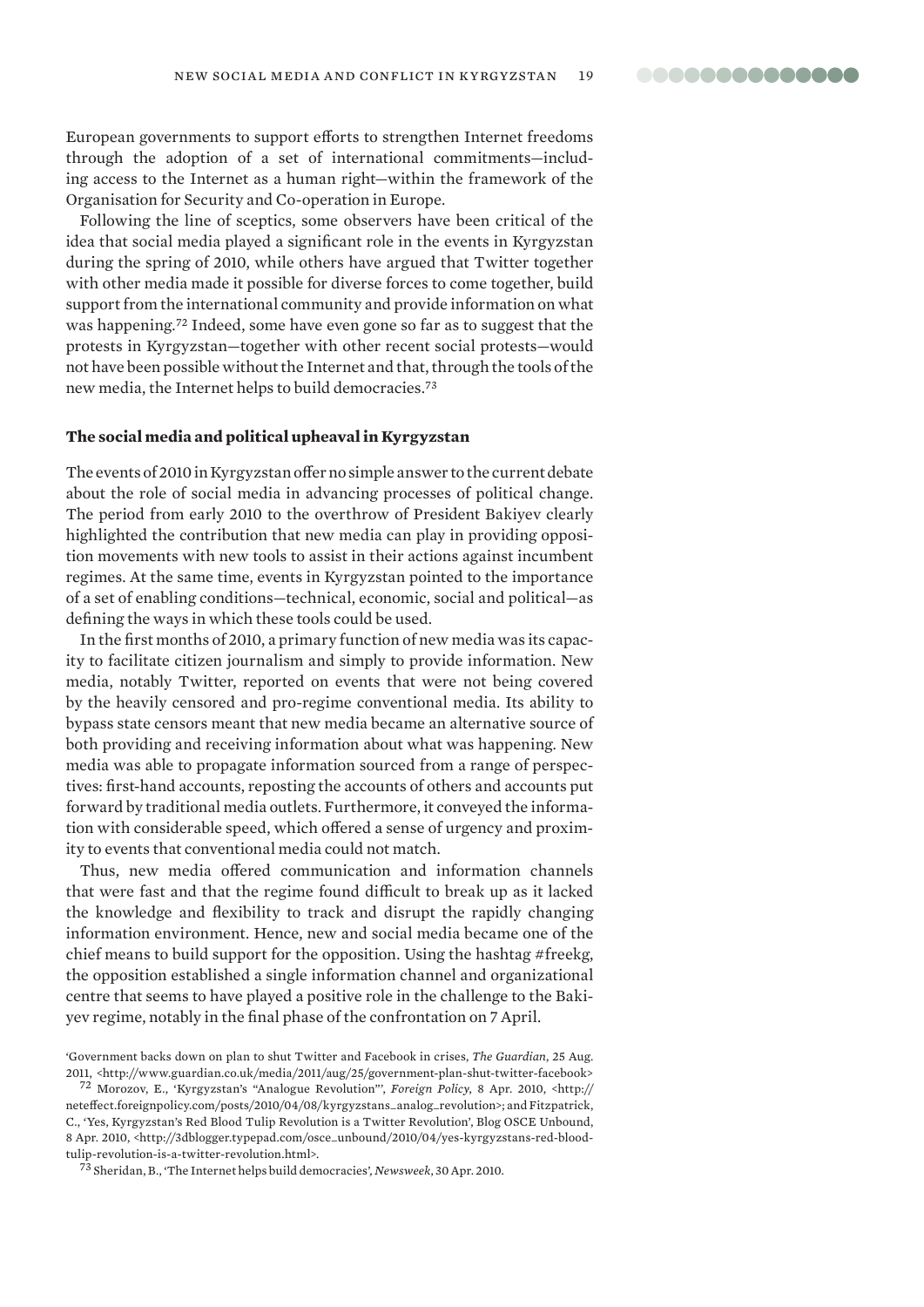Accounts of the experience from users of social media during this period suggest that new media played a role in shaping opinion and even in radicalizing the challenge to Bakiyev. Interaction through online connections to share information about the corruption, illegal activities and use of violence by the Bakiyev regime created a sense of a distinct community that upheld common values. This feeling of a common purpose also provided the basis for helping to organize, through social media, groups to try to prevent looting and violence in Bishkek on the evening of 7 April, after Bakiyev had fled to the south. The actual numbers involved in these activities was, however, relatively small, and the impact of opinion-shaping functions of new and social media seems to have been confined to a narrow, although influential, group concentrated in the capital.

The valuable contribution of social media to the opposition during this period also needs to be set in context. The opposition movement and the onset of the wave of protest that eventually forced Bakiyev from office predated the significant engagement of social media with these political issues. The drive of the opposition was provided by grievances about the regime, corruption and the deteriorating economy, and the opposition was able to mobilize protests in response to these issues using long-standing organizational resources such as political parties, patronage and family networks, and civil society organizations. Moreover, social media was not essential for the success of the opposition, although its use may have accelerated the overthrow of the regime and mobilized or radicalized some individuals and groups that might not otherwise have joined the protests. New media did not replace conventional forms of protest; rather its main contribution should be seen as supplementing existing protest tools—notably the mobile phone,

*The impact of opinion-shaping functions of new and social media seems to have been confined to a narrow, although influential, group*

which had been used to organize activism in Kyrgyzstan since the late 1990s. The Internet community in Kyrgyzstan was relatively small, and the overwhelming majority of those who took to the streets to challenge the regime of President Bakiyev seem to have had little direct connection to this community. The 'strong ties' (i.e. the direct personnel links that have been found to lie at the heart of social movements) that

bound the opposition and provided the means to mobilize significant numbers of people onto the street were formed via the conventional means of protest movements (e.g. political parties, civil society organizations, patronage networks and political activism at the local level). New media served to amplify and accelerate developments rather than to provide the means for the opposition to organize and mobilize mass support.

At the same time, developments in this period also suggest that for new media to play a leading role in socio-political transformation, prerequisite conditions must be met. First, there was a sizable and active technologically savvy community. This community was mostly populated with a young generation of Russian-speaking, urban residents—essentially based in Bishkek. Second, large parts of this community shared a similar outlook, which included opposition to the Bakiyev regime. Third, powerful members of the opposition were also engaged in new media and sought to use these tools in the face of strong state influence and even control over the traditional media. Conversely, the incumbent regime and its supporters did not have a developed relationship with new media nor had the regime established a policy on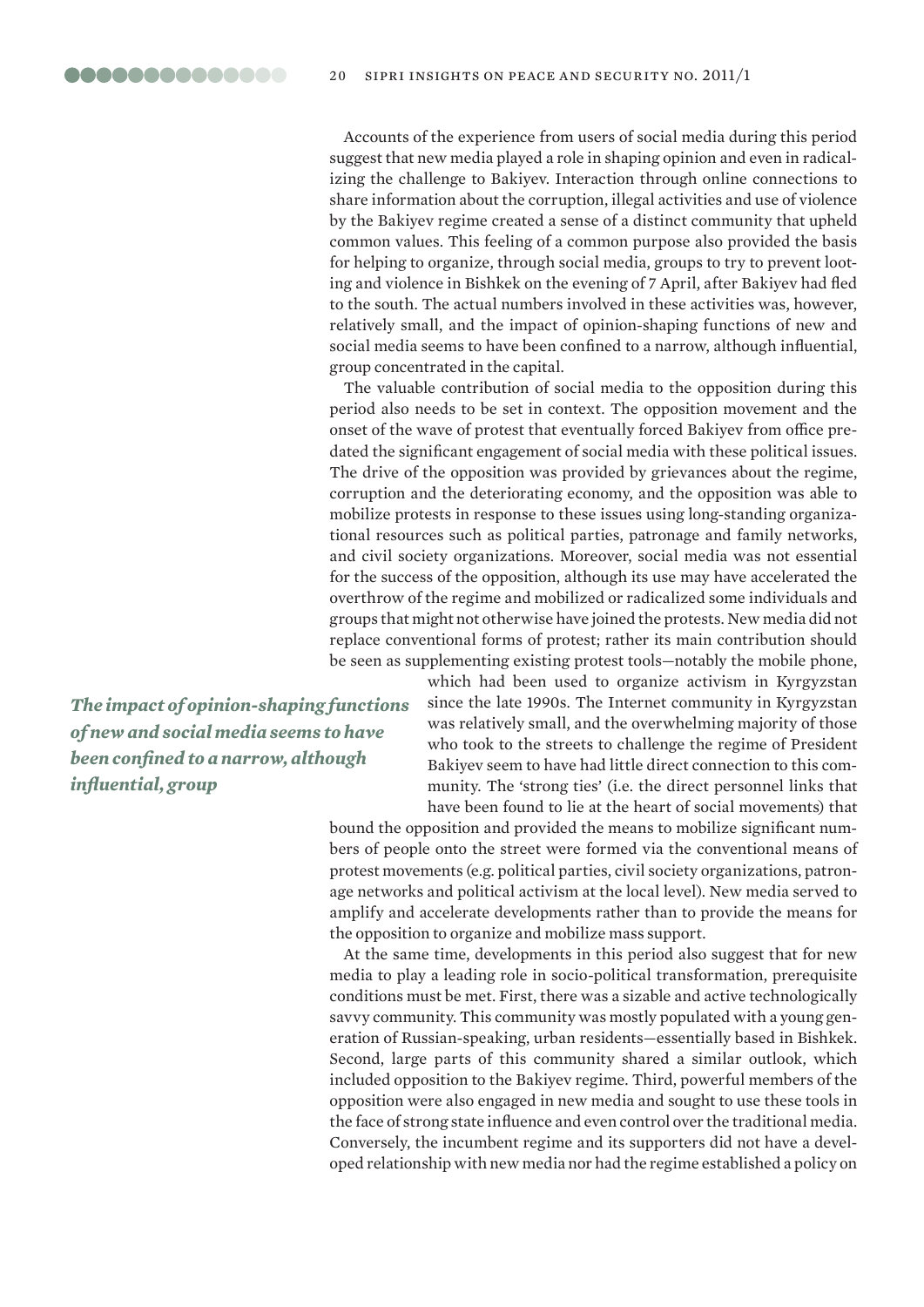00000000000000

how to disrupt and manipulate new media, as it had for conventional media. For this reason, new media was not contested by opposing political forces but rather was monopolized by the opposition, including both its leadership and its supporters.

As the political turmoil continued in Kyrgyzstan, a more media-savvy political environment confronted new media. Here the original group of Internet users that had rallied to the opposition in early 2010 could be far less influential as the range of political views and users multiplied and political figures of different hues became more aware of and skilled in using the Internet for political ends.

The polarization of Kyrgyzstani society along ethnic lines during and after the June violence served, in particular, to destroy the political cohesiveness of the Internet community established in early 2010. The site 'Checked—no

rumours!' (Provereno—slukhov net!) provides an example of the challenge presented by the May–June events to the operation of new media.<sup>74</sup> The site was set up after the 7 April events to provide the online community with a way to challenge unfounded rumours by checking the facts. The site proved popular in a media environment where the traditional media was neither challenging nor correcting

*New media served to amplify and accelerate developments rather than to provide the means for the opposition to organize and mobilize mass support*

unfounded information and accusations. However, during the June violence several months later, the website could not be used effectively as it was overwhelmed by competing versions of the truth and a lack of means to verify developments on the ground.

The nature of the two conflicts was different in important ways, and new media was used differently in each. The bipolar contest between the Bakiyev regime and its opponents was essentially an ethnically intra-Kyrgyz competition for power. In this struggle the opposition often drew on a sense of Kyrgyz patriotism as part of its message. On occasion, this patriotism tipped into overt Kyrgyz nationalism. The entry of ethnic Uzbeks into the political contest introduced a third element that began to split the opposition, with some Kyrgyz elements hostile to Uzbek political awakening.

In the March–April period, new media was a conduit for citizen journalism and worked to mobilize and unite groups, and there was a sense of a united online community working together in solidarity. The violence of May–June, however, highlighted some of the limits of new media as a tool for the transformation of society. The online community began to reflect the divisions, arguments, tensions and nationalist views emerging in the wider society. As individuals, notably from the south, began to join new media sites, these disputes were magnified, and the online community itself became part of the battleground connected to the growing ethnic polarization in the country. Once the June violence began, polarization accelerated rapidly as members of the different groups sought to use new media to present their version of events and to undermine the other versions.

During the clashes the sense of the online community largely functioning together against the regime was replaced with a bitter struggle that frequently seemed to overwhelm discussion forums and blogs. Experienced users of Twitter were often suspicious of the new accounts that appeared during the

<sup>74</sup> Website 'Provereno-slukhov nyet!' [Checked-no rumours!], inkg.info.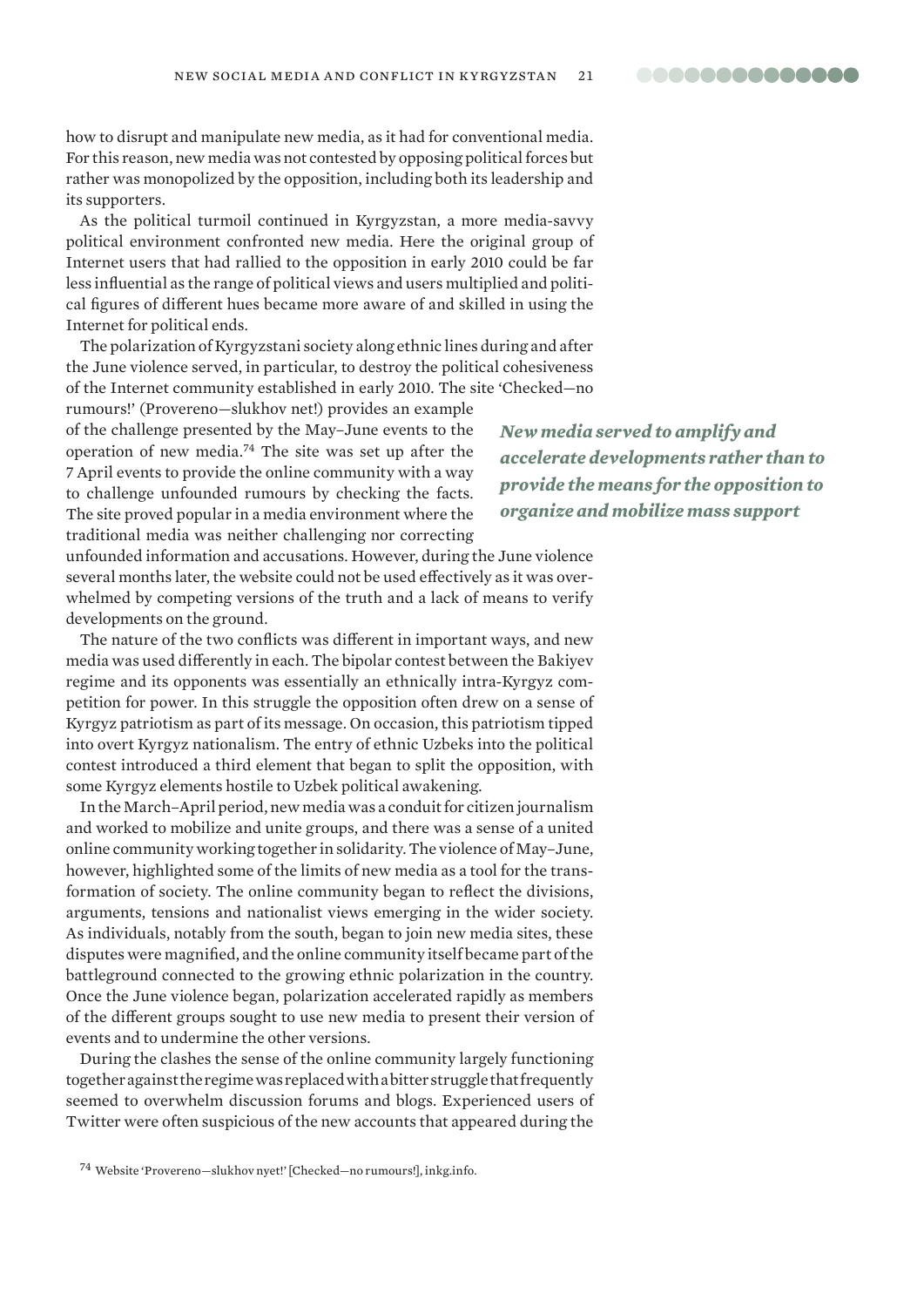SIPRI **is an independent international institute dedicated to research into conflict, armaments, arms control and disarmament. Established in 1966, SIPRI provides data, analysis and recommendations, based on open sources, to policymakers, researchers, media and the interested public.** 

# GOVERNING BOARD

**Göran Lennmarker, Chairman (Sweden) Dr Dewi Fortuna Anwar (Indonesia) Dr Vladimir Baranovsky (Russia) Ambassador Lakhdar Brahimi (Algeria) Jayantha Dhanapala (Sri Lanka) Susan Eisenhower (United States) Ambassador Wolfgang Ischinger (Germany) Professor Mary Kaldor (United Kingdom) The Director**

# DIRECTOR

**Dr Bates Gill (United States)**



#### **STOCKHOLM INTERNATIONAL PEACE RESEARCH INSTITUTE**

Signalistgatan 9 SE-169 70 Solna, Sweden Telephone: +46 8 655 97 00 Fax: +46 8 655 97 33 Email: sipri@sipri.org Internet: www.sipri.org

sipri insights on peace and security no. 2011/01

# NEW SOCIAL MEDIA AND CONFLICT IN KYRGYZSTAN

neil melvin and tolkun umaraliev

## **CONTENTS**

10000000000000

80000000000000000000000000

|  | I. Introduction                                                            |    |
|--|----------------------------------------------------------------------------|----|
|  | II. Telecommunications, media and politics                                 | 2  |
|  | Telecommunications infrastructure and user demographics                    | 2  |
|  | Politics, protest and the social media leading up to the conflicts of 2010 | 4  |
|  | III. Political conflict breaks out in Bishkek                              | 6  |
|  | March 2010                                                                 | 6  |
|  | April 2010                                                                 | 8  |
|  | The fall of Bakiyev                                                        | 10 |
|  | IV. Ethnic conflict breaks out in Jalalabad                                | 12 |
|  | May 2010                                                                   | 12 |
|  | June 2010                                                                  | 14 |
|  | V. New media in the post-conflict period                                   | 16 |
|  | VI. Conclusions                                                            | 18 |
|  | The evolving role of new and social media in political conflict            | 18 |
|  | The social media and political upheaval in Kyrgyzstan                      | 19 |

# ABOUT THE AUTHORS

Neil Melvin (United Kingdom) has extensive experience both as a researcher and as a policy practitioner focusing on political and security developments in Central Asia. Prior to joining SIPRI he held Senior Adviser positions in the Energy Charter Secretariat and the Organization for Security and Co-operation in Europe. He has also worked at a variety of leading policy institutes in Europe. Dr Melvin has published widely on issues of conflict, with a particular focus on ethno-religious issues. He joined SIPRI as Director of the Programme on Armed Conflict and Conflict Management in May 2010.

Tolkun Umaraliev (Kyrgyzstan) currently coordinates Kyrgyzstani blogs at neweurasia.net, where he previously coordinated Uzbekistani blogs. He has a wide range of experience in areas such as development, human rights, international refugee protection, blogging and citizen media and has worked with an array of organizations, including Mercy Corps International, the United Nations High Commissioner for Refugees, Global Voices Online and Transitions Online. He has also worked with McClatchy newspapers, Al Jazeera English, AFP, the BBC, and *Stars and Stripes*.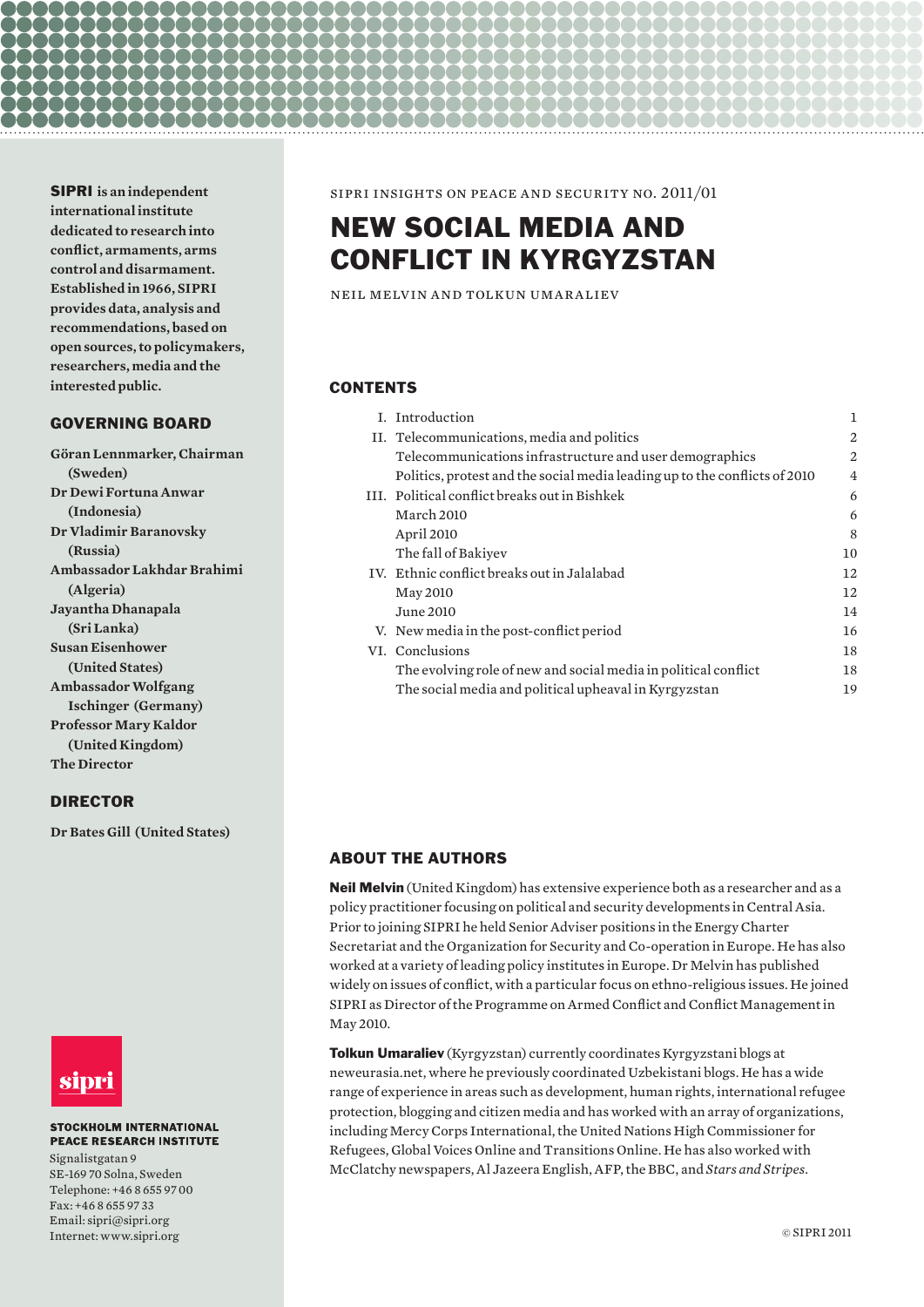June conflicts, as some of the new users made attempts to instigate ethnic hatred. Diesel Forum blocked registration for several days in response to the rise of racial and ethnic hatred messages, and users spreading provocative messages were often banned from the forum with their Internet protocol (IP) addresses being included on a 'black list'. The events of May–June 2010 suggested that if societies are deeply divided, as in southern Kyrgyzstan, new media is likely to become part of the battleground over these divisions. In these circumstances, rather then being a tool for political transformation, new media is likely to function more as a mirror of the society within which it operates.

New media made a significant contribution to the protests that were eventually to topple President Bakiyev, but it did not drive this process and its importance has to be seen alongside the more conventional mobilization techniques employed by the opposition and the role of traditional international media—which was often the source of social media reporting. The use of new media in March–April by the opposition may also reflect the opportunities of a historical moment. Following the political turmoil of 2010, governments and their supporters are likely to be more aware of the importance of new media and to be better prepared and more skilled in challenging opposition movements that seek to use new media to challenge incumbent regimes of the future.